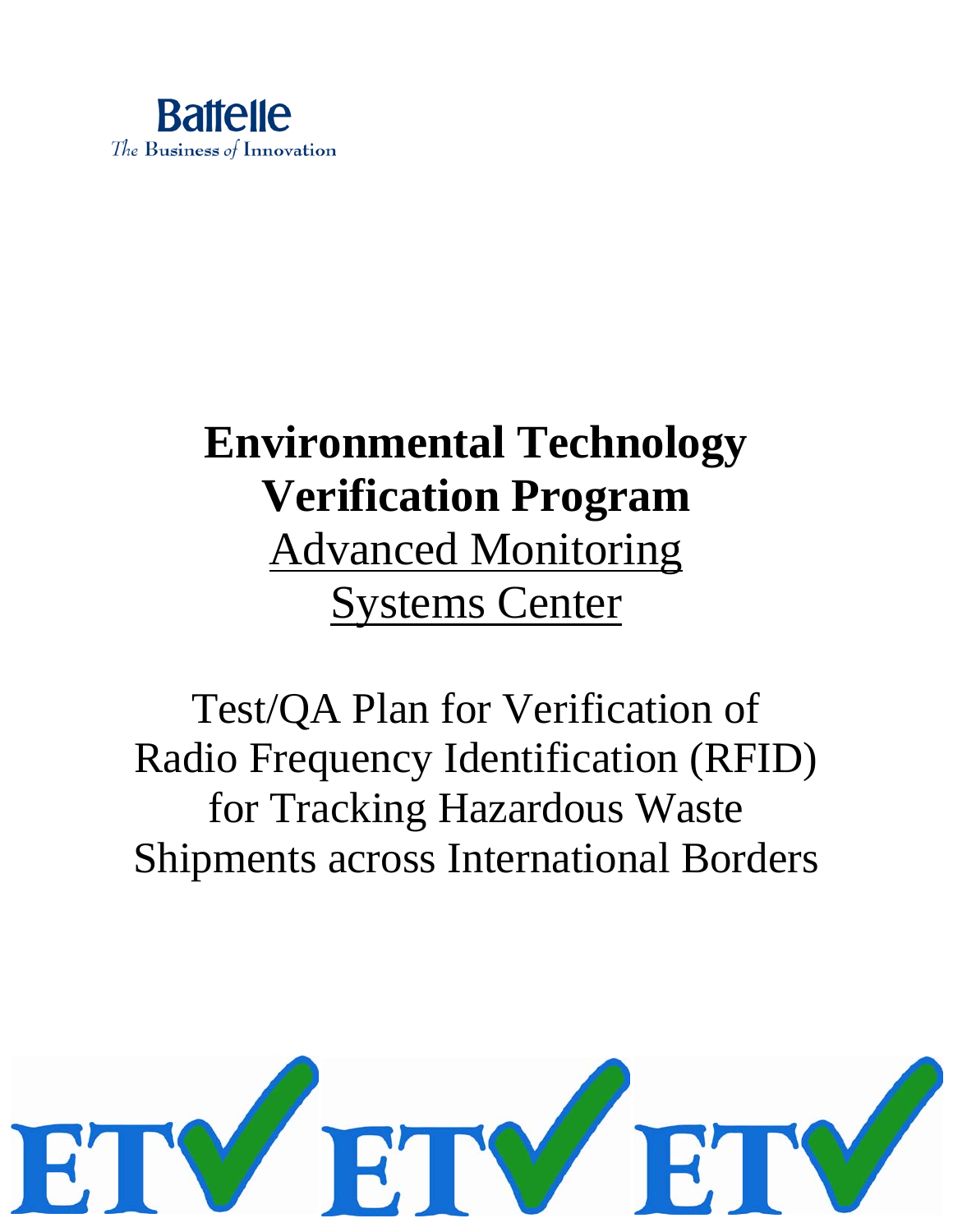### **Verification of Radio Frequency Identification (RFID) for Tracking Hazardous Wastes Shipments across International Borders**

**March 23, 2009** 

**Prepared by**

**Battelle 505 King Avenue Columbus, OH 43201-2693**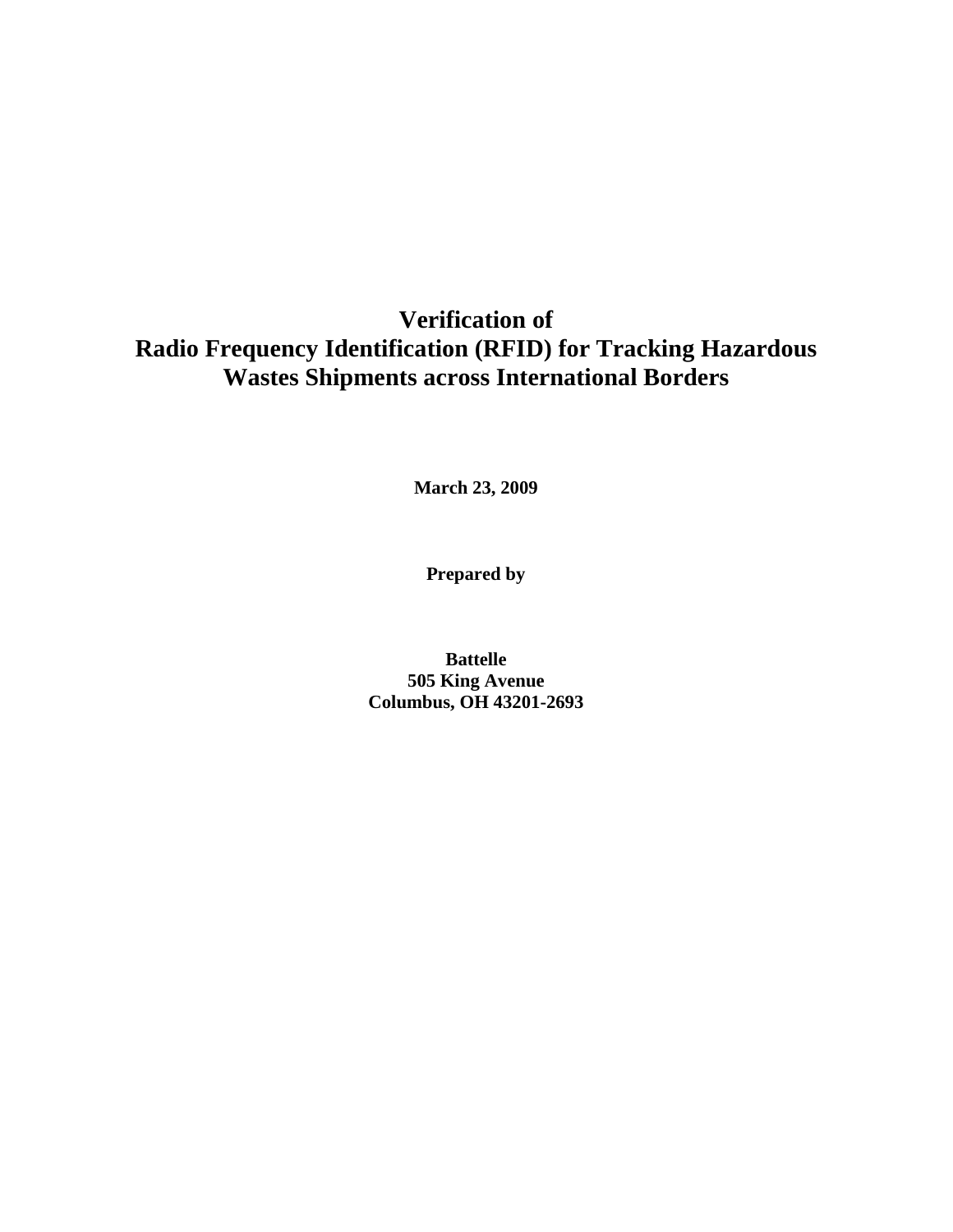### **TABLE OF CONTENTS**

#### Section Page

| A <sub>1</sub> |                                                               |  |
|----------------|---------------------------------------------------------------|--|
| A <sub>2</sub> |                                                               |  |
| A <sub>3</sub> |                                                               |  |
| A <sub>4</sub> | QUALITY OBJECTIVES AND CRITERIA FOR MEASUREMENT DATA 17       |  |
| A <sub>5</sub> |                                                               |  |
| A6             |                                                               |  |
|                |                                                               |  |
| B1             |                                                               |  |
| B <sub>2</sub> |                                                               |  |
| B <sub>3</sub> |                                                               |  |
| <b>B4</b>      |                                                               |  |
| B <sub>5</sub> |                                                               |  |
| <b>B6</b>      | INSTRUMENT/EQUIPMENT TESTING, INSPECTION, AND MAINTENANCE  30 |  |
| B7             |                                                               |  |
| <b>B8</b>      | INSPECTION/ACCEPTANCE OF SUPPLIES AND CONSUMABLES  30         |  |
| <b>B</b> 9     |                                                               |  |
| <b>B10</b>     |                                                               |  |
|                |                                                               |  |
| C <sub>1</sub> |                                                               |  |
| C <sub>2</sub> |                                                               |  |
|                |                                                               |  |
| D <sub>1</sub> | DATA REVIEW, VALIDATION, AND VERIFICATION REQUIREMENTS  36    |  |
| D2             |                                                               |  |
| D <sub>3</sub> |                                                               |  |
|                |                                                               |  |
| E1             |                                                               |  |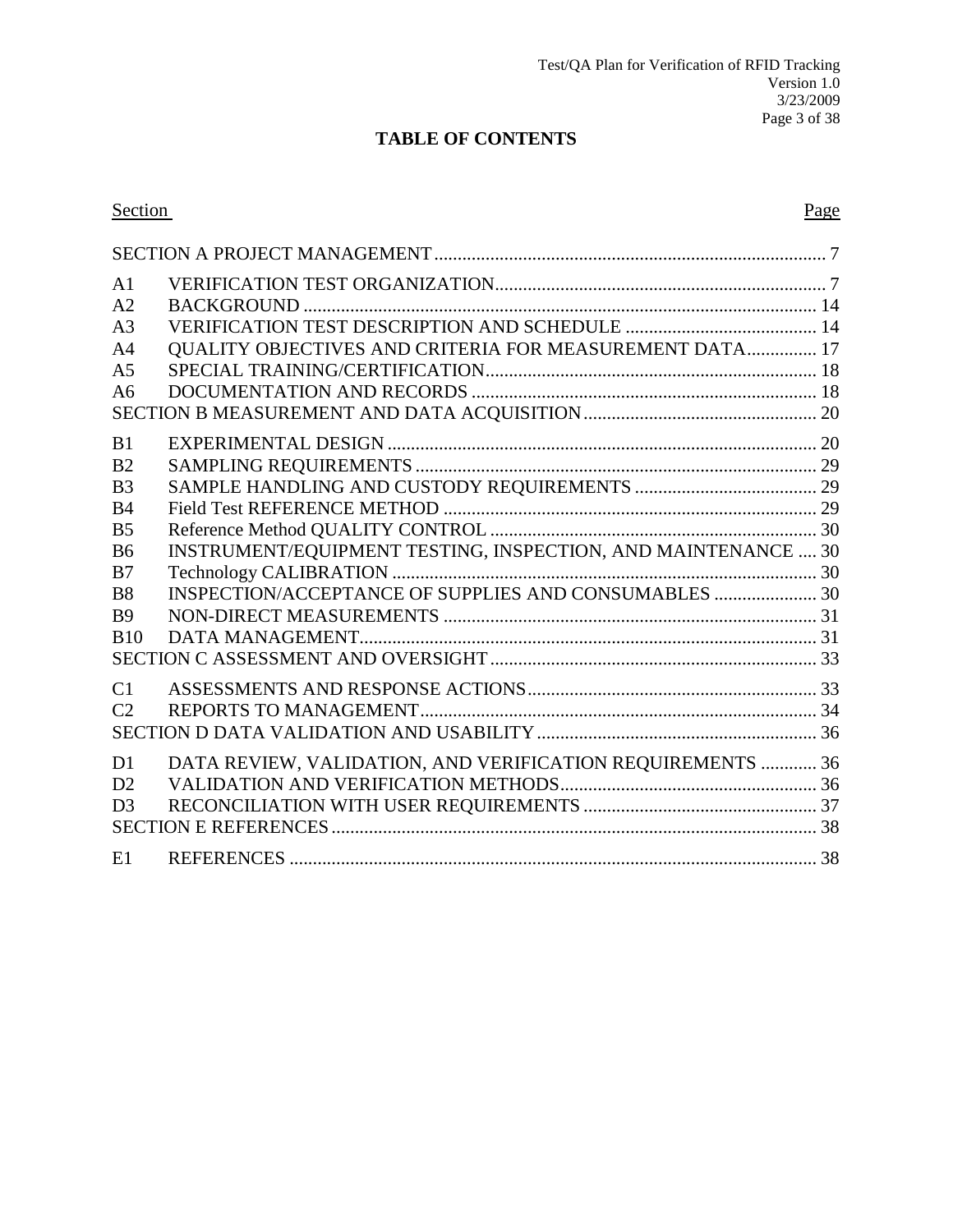|                 | Test/QA Plan for Verification of RFID Tracking |
|-----------------|------------------------------------------------|
|                 | Version 1.0                                    |
|                 | 3/23/2009                                      |
|                 | Page 4 of 38                                   |
| List of Figures | Page                                           |
|                 |                                                |
|                 |                                                |
|                 |                                                |
| List of Tables  |                                                |
|                 |                                                |
|                 |                                                |
|                 |                                                |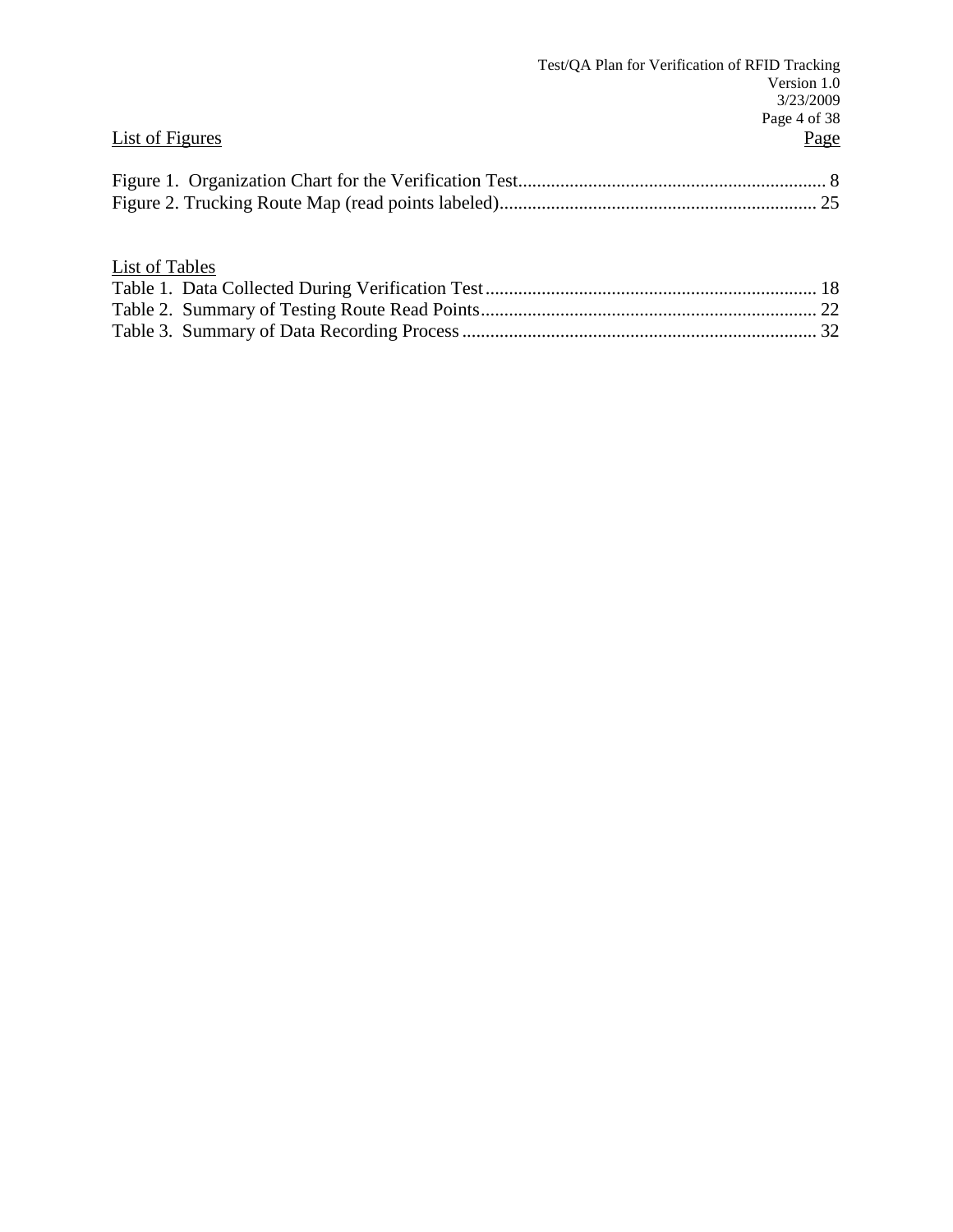### **ETV Advanced Monitoring Systems Center**

### **Test/QA Plan for Verification of Radio Frequency Identification (RFID) for Tracking Hazardous Wastes Shipments across International Borders**

### **March 23, 2009**

### **APPROVAL:**

**Name \_\_\_\_\_\_\_\_\_\_\_\_\_\_\_\_\_\_\_\_\_\_\_\_\_\_\_\_\_\_\_\_\_\_**

**Company \_\_\_\_\_\_\_\_\_\_\_\_\_\_\_\_\_\_\_\_\_\_\_\_\_\_\_\_\_\_\_**

**Date \_\_\_\_\_\_\_\_\_\_\_\_\_\_\_\_\_\_\_\_\_\_\_\_\_\_\_\_\_\_\_\_\_\_\_**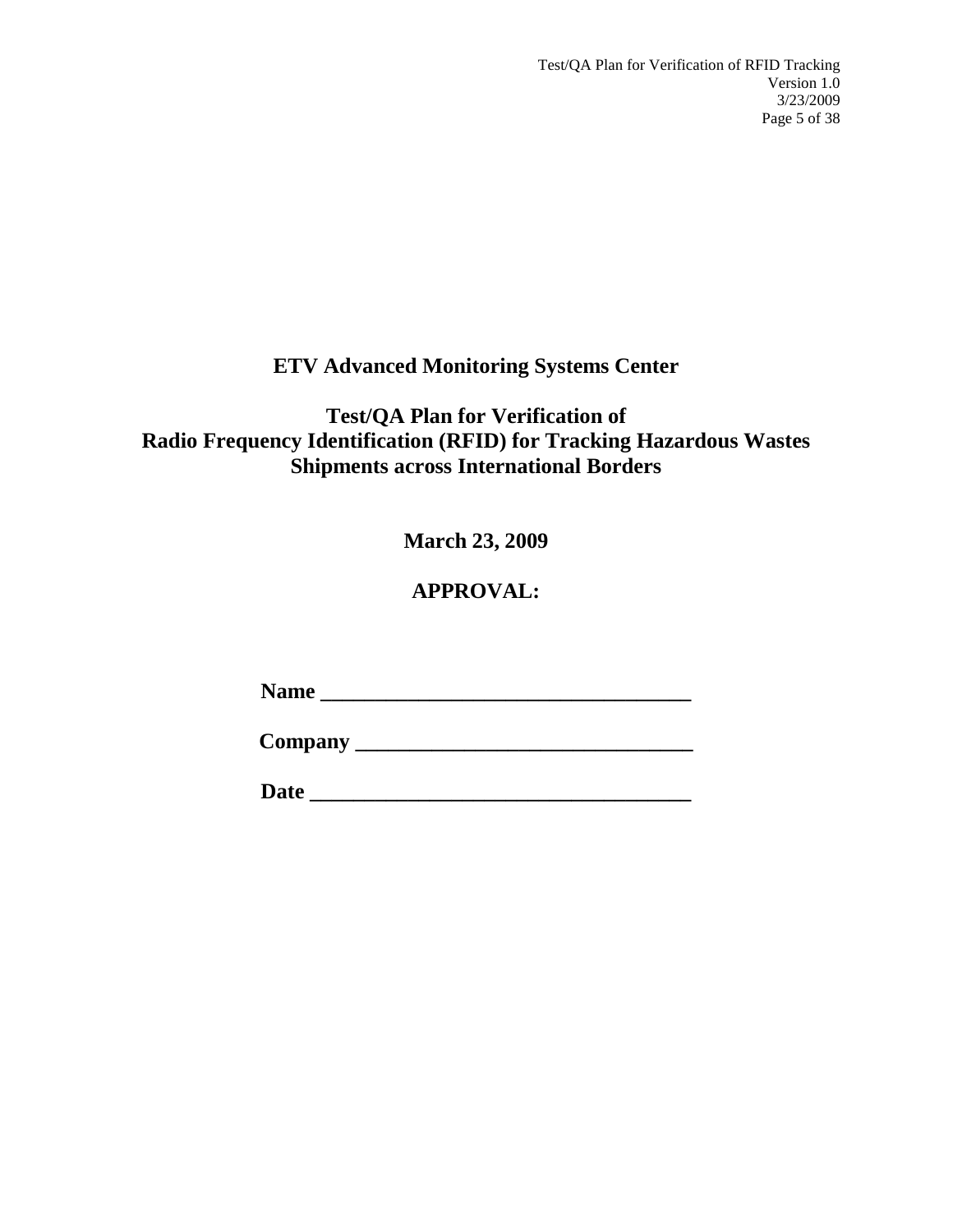#### **DISTRIBUTION LIST**

John McKernan Douglas Grosse Michelle Henderson U.S. Environmental Protection Agency 26 W. Martin Luther King Dr. Mail Code: 208A Cincinnati, OH 45268

Deborah Kopsick USEPA Headquarters Ariel Rios Building 1200 Pennsylvania Avenue, N. W. Mail Code*:* 2254A Washington, DC 20460

Debra Tellez Carlos Rincon USEPA U.S.-Mexico Border Program **Outreach** 4050 Rio Bravo Suite # 100 Mail Code: 6PD El Paso, TX 79902

Israel Anderson USEPA REGION 6 1445 Ross Avenue Suite 1200 Mail Code: 6ENXP Dallas, TX 75202-2733

Jose Mario Sanchez – Soledad City of Juarez, Mexico

Stephen Niemeyer Texas Commission on Environmental **Quality** Border Affairs Manager P.O. Box 13087 Austin, TX 78711-3087

Karl Krueger AVANTE International Technology, Inc. 70 Washington Road Princeton Junction, NJ 08550

John Samony Private Pallet Security Systems, LLC 4320 Winfield Road, Suite 200 Warrenville, IL 60555

Barry Thatcher **BorderWriting** MSC 3E PO Box 30001 Las Cruces, NM 88001

Battelle Amy Dindal Zack Willenberg Brian Boczek Ryan James 505 King Ave. Columbus, OH 43201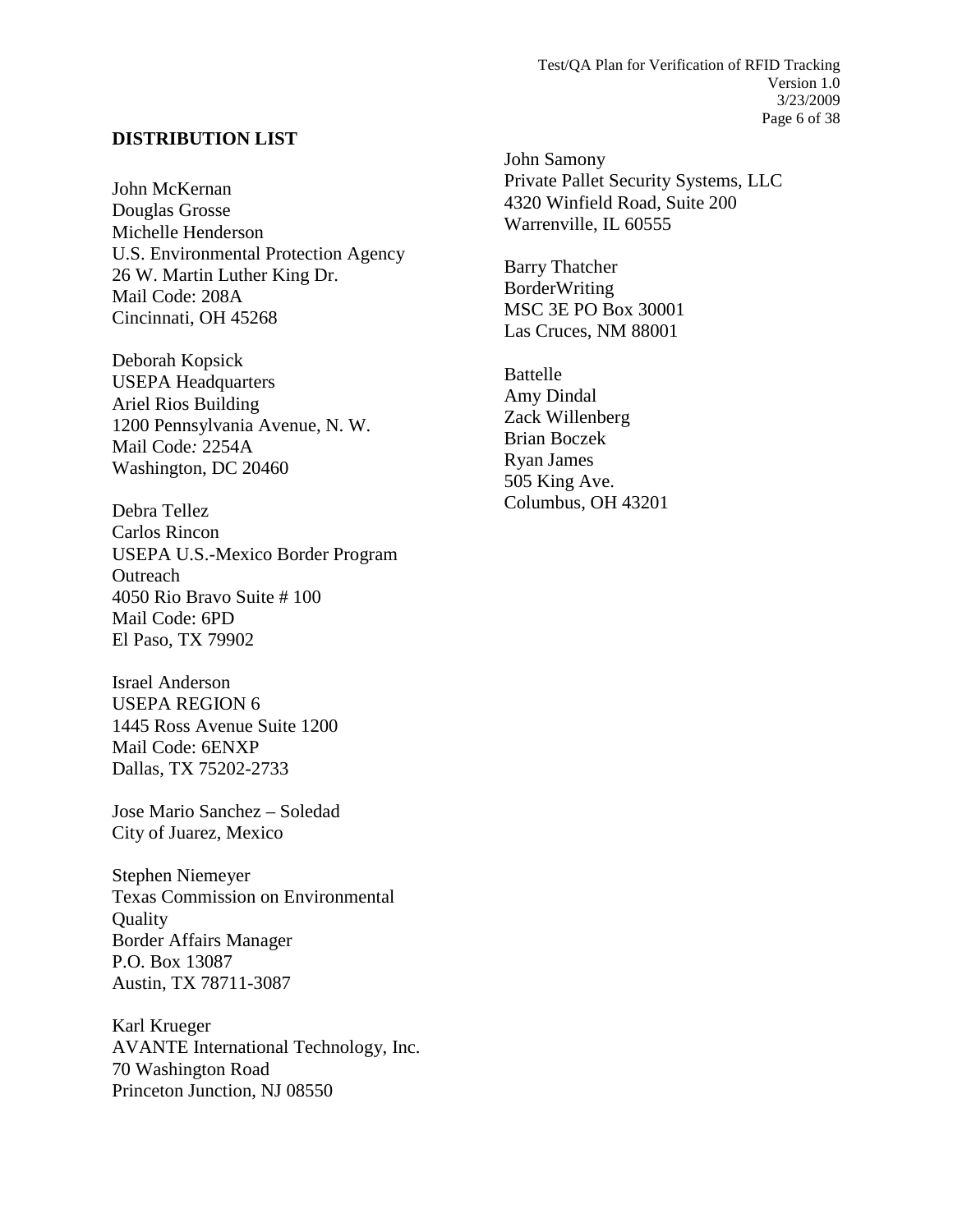### **SECTION A PROJECT MANAGEMENT**

#### <span id="page-6-1"></span><span id="page-6-0"></span>**A1 VERIFICATION TEST ORGANIZATION**

The verification test will be conducted under the auspices of the U.S. Environmental Protection Agency (EPA) through the Environmental Technology Verification (ETV) Program. It will be performed by Battelle, which is managing the ETV Advanced Monitoring Systems (AMS) Center through a cooperative agreement with EPA. The scope of the AMS Center covers verification of monitoring, sampling, characterization, and detection technologies.

The day to day operations of this verification test will be coordinated and supervised by Battelle, with the participation of the vendors who will be having the performance of their technologies for radio frequency identification (RFID) for tracking hazardous waste shipments across international borders evaluated. Testing will be conducted in the Santa Teresa, New Mexico-Jeronimo, Mexico border crossing area. Each vendor will provide their respective technology and will set it up and either operate their technology themselves during the verification test or train verification staff to operate the technology during the verification test. Either way, verification staff will be on-hand during testing to ensure that the test/QA plan is followed.

The organization chart in Figure 1 identifies the responsibilities of the organizations and individuals associated with the verification test. Roles and responsibilities are defined further below. Quality Assurance (QA) oversight will be provided by the Battelle Quality Manager and also by the EPA AMS Center Quality Manager, at her discretion.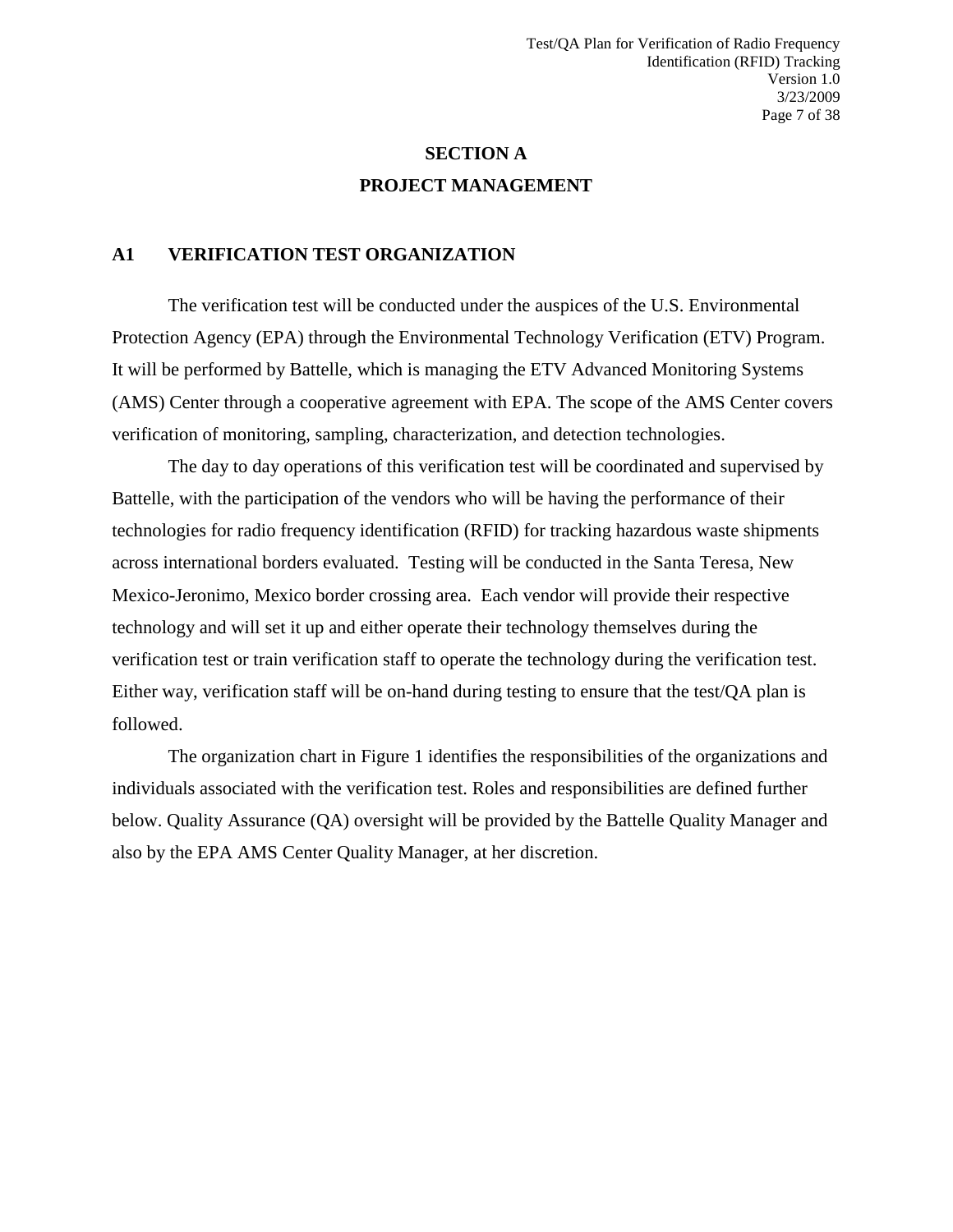

<span id="page-7-0"></span>**Figure 1. Organization Chart for the Verification Test**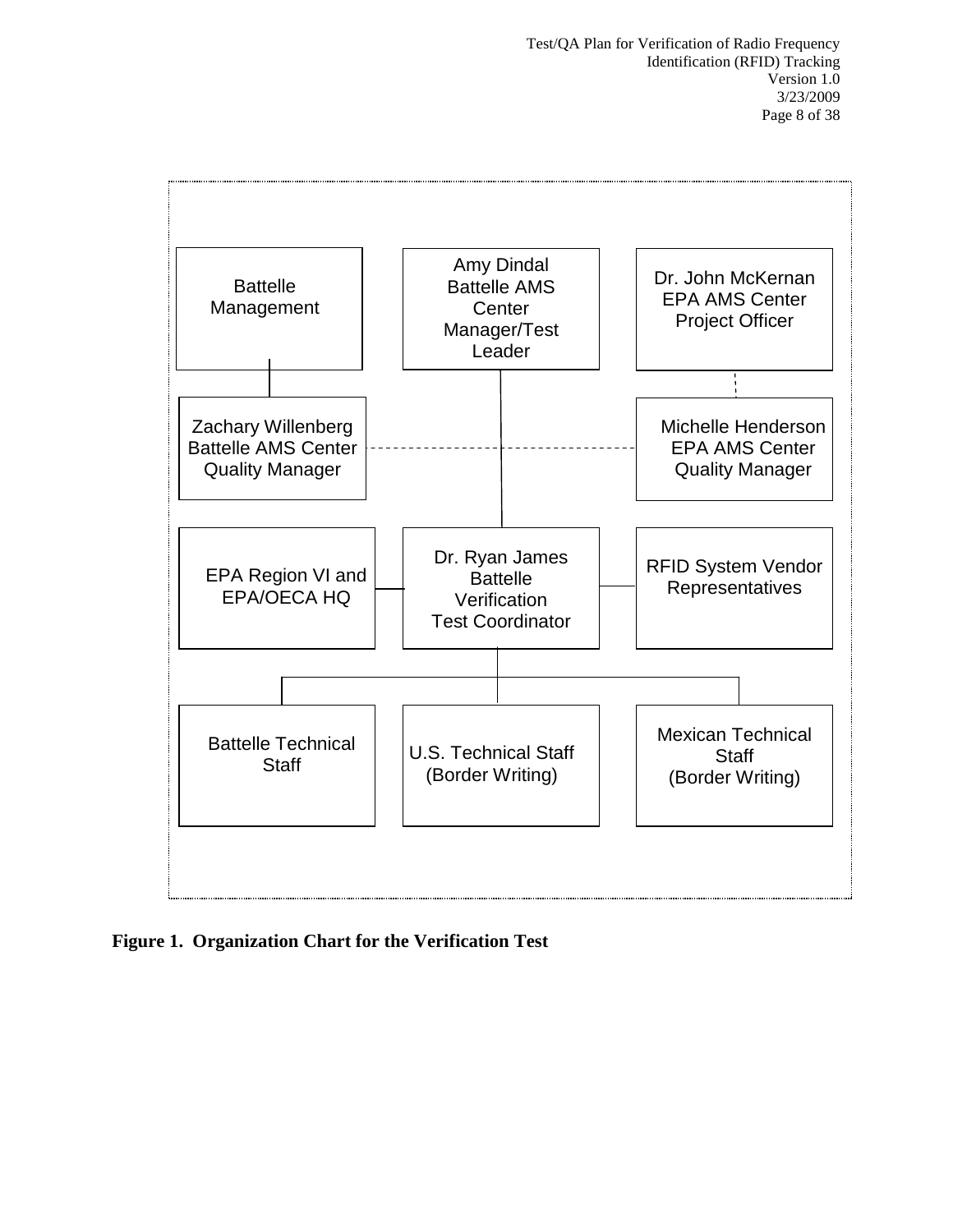#### **A1.1 Battelle**

Dr. Ryan James is the AMS Center's Verification Test Coordinator for this test. In this role, Dr. James will have overall responsibility for ensuring that the technical, schedule, and cost goals established for the verification test are met. Specifically, Dr. James will:

- Prepare the draft test/QA plan, verification reports, and verification statements.
- Establish a budget for the verification test and manage staff to ensure the budget is not exceeded.
- Revise the draft test/QA plan, verification reports, and verification statements in response to reviewers' comments.
- Assemble a team of qualified technical staff to conduct the verification test.
- Direct the team in performing the verification test in accordance with this test/QA plan.
- Hold a kick-off meeting, which will be conducted in person or by teleconference approximately one week prior to the start of the verification test to review the critical logistical, technical, and administrative aspects of the verification test. Responsibility for each aspect of the verification test will be confirmed.
- Ensure that all quality procedures specified in this test/OA plan and in the AMS Center Quality Management  $Plan<sup>1</sup> (OMP)$  are followed.
- Serve as the primary point of contact for vendor representatives.
- Ensure that confidentiality of sensitive vendor information is maintained.
- Become familiar with the operation and maintenance of the technologies through instruction by the vendors, if needed.
- Respond to any issues raised in assessment reports, audits, or from verification staff observations, and institute corrective action as necessary.
- Coordinate distribution of the final test/QA plan, verification reports, and verification statements.
- Establish subcontract with Border Writing to assist Battelle in coordinating the verification test near the border; especially the tasks requiring coordination with the Mexican government, Mexican maquila, and the Mexican trucking companies.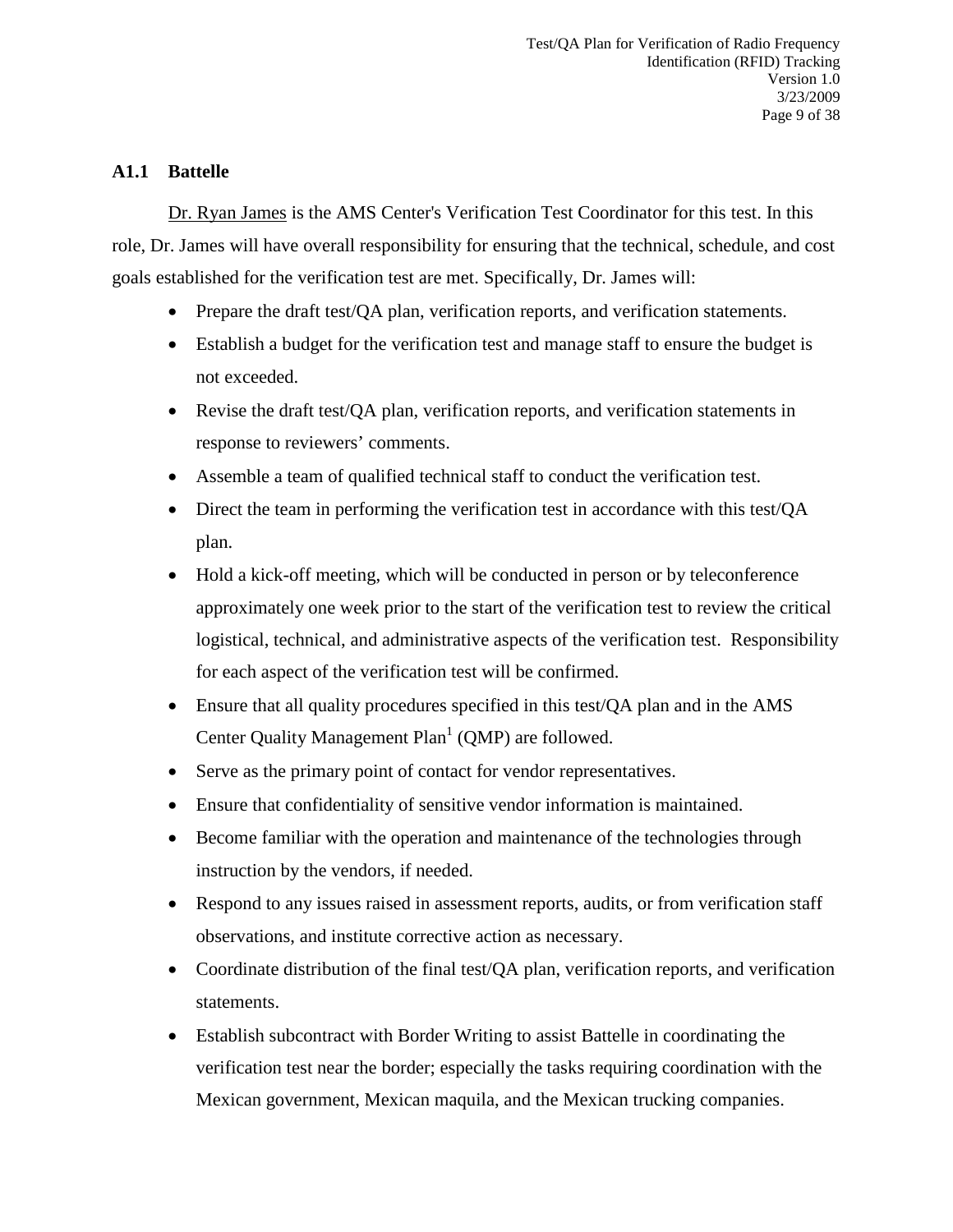Subcontract language will require Border Writing to comply with all aspects of this TQAP, and therefore, the AMS Center QMP.

Ms. Amy Dindal will serve as Verification Testing Leader and is also Battelle's Manager for the AMS Center. Ms. Dindal will:

- Support Dr. James in preparing the test/QA plan and organizing the testing.
- Review the draft and final test/QA plan.
- Attend the verification test kick-off meeting.
- Review the draft and final test/QA plan.
- Review the draft and final verification reports and verification statements.
- Attend the verification test kick-off meeting.
- Ensure that necessary Battelle resources are committed to the verification test.
- Ensure that confidentiality of sensitive vendor information is maintained.
- Support Dr. James in responding to any issues raised in assessment reports and audits.
- Maintain communication with EPA's project officer.
- Issue a stop work order if Battelle or EPA QA staff discovers adverse findings that will compromise test results.

Battelle Technical Staff will support Dr. James in planning and conducting the verification test. The responsibilities of the technical staff will be to:

- Assist in planning for the test including coordination with vendors.
- Attend the verification test kick-off meeting.
- Conduct reference testing.
- Support Dr. James in the preparation of test/QA plan and reports, as necessary
- Support Dr. James in responding to any issues raised in assessment reports and audits.

Mr. Zachary Willenberg is Battelle's Quality Manager for the AMS Center.

Mr. Willenberg or a qualified designee will:

- Review the draft and final test/QA plan.
- Attend the verification test kick-off meeting.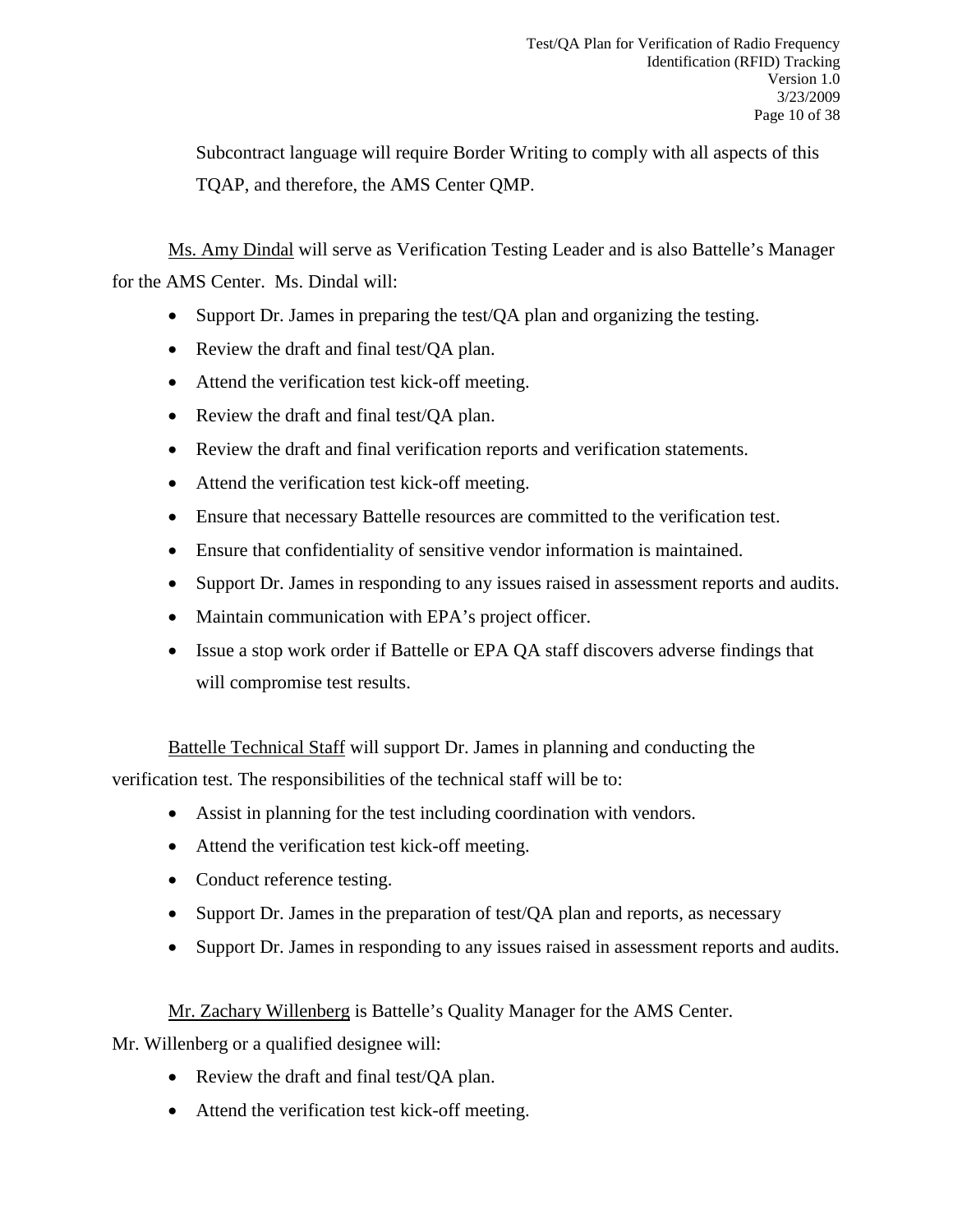- Conduct a technical systems audit at least once during the verification test.
- Audit at least 10% of the verification data.
- Prepare and distribute an assessment report for each audit.
- Verify implementation of any necessary corrective action.
- Request that Battelle's AMS Center Manager issue a stop work order if audits indicate that data quality is being compromised.
- Provide a summary of the QA/QC activities and results for the verification reports.
- Review the draft and final verification reports and verification statements.

#### **A1.2 Technology Vendors**

The responsibilities of the technology vendors are as follows:

- Review and provide comments on the draft test/QA plan.
- Accept (by signature of a company representative) the final test/QA plan prior to test initiation.
- Provide an adequate amount of equipment (e.g., tags, readers, software, etc.) for the verification test.
- Provide all other equipment/supplies/reagents/consumables needed to operate their technology for the duration of the verification test.
- Provide training on the use of the technology, as necessary. If training is provided, provide written consent and instructions for verification staff to carry out verification testing, including written instructions for routine operation of their technology.
- Provide maintenance and repair support for their technology, on-site if necessary, throughout the duration of the verification test.
- Review and provide comments on the draft verification report and statement for their respective technology.

#### **A1.3 EPA**

EPA's responsibilities in the AMS Center are based on the requirements stated in the ETV QMP.<sup>2</sup> The roles of specific EPA staff are as follows: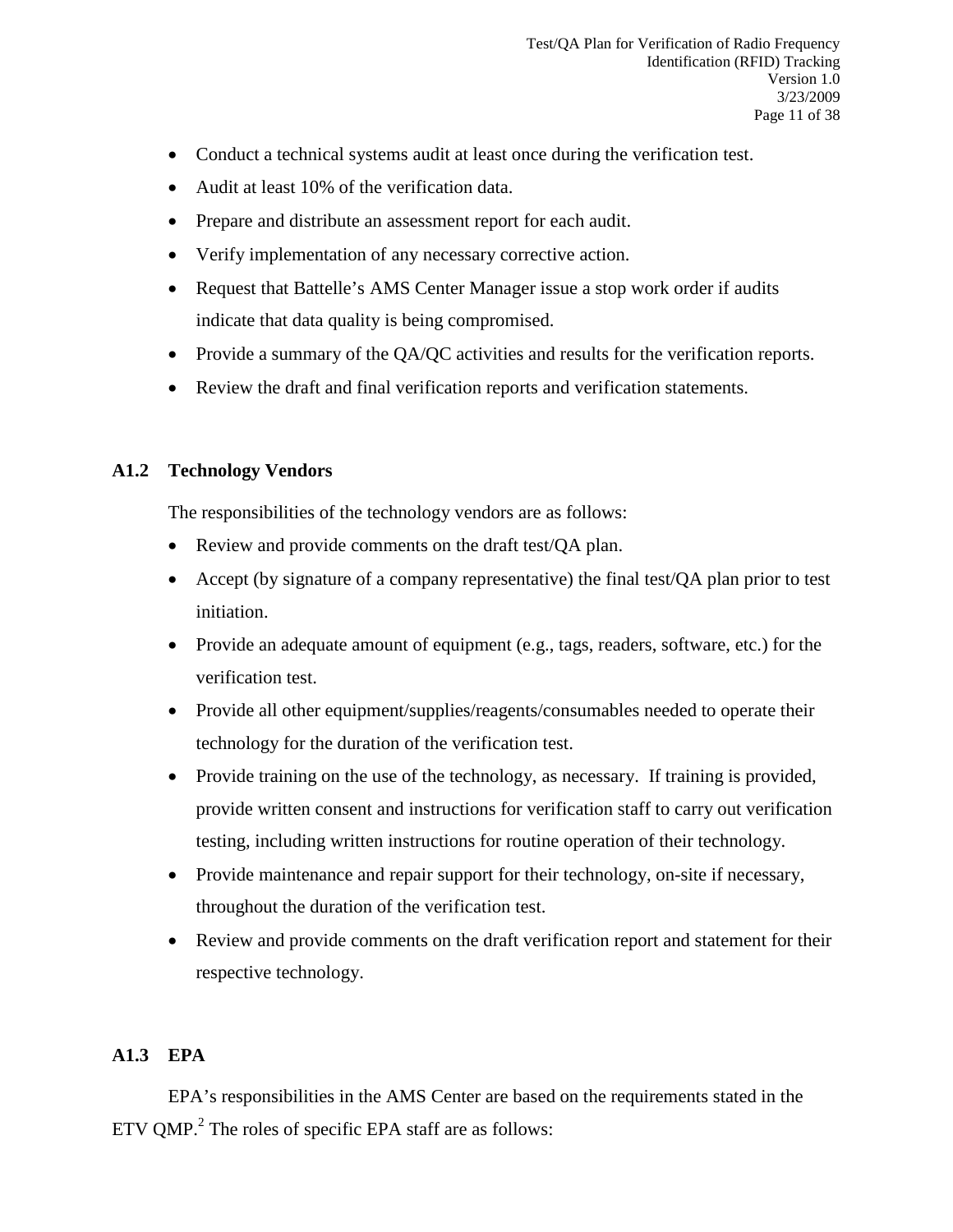Ms. Michelle Henderson is EPA's AMS Center Quality Manager. For the verification test, Ms. Henderson or her designee will:

- Review the draft and review and approve the final test/QA plan.
- Have the option of performing one external technical systems audit during the verification test.
- Notify the EPA AMS Center Project Officer of the need for a stop work order if the external audit indicates that data quality is being compromised.
- Prepare and distribute an assessment report summarizing results of the external audit.
- Review draft verification reports and verification statements.

Dr. John McKernan is EPA's Project Officer for the AMS Center. Dr. McKernan will:

- Review the draft test/QA plan.
- Review final version of test/QA plan to ensure all applicable comments have been addressed and then approve the final test/QA plan.
- Issue a stop work order if adverse findings are discovered that would compromise data quality.
- Review the draft and final verification reports and verification statements.
- Oversee the EPA review process for the test/QA plan, verification reports, and verification statements.
- Coordinate the submission of verification reports and verification statements for final EPA approval.

U.S. EPA Region 6 personnel and EPA's Office of Enforcement and Compliance Assurance will support the collaboration of U.S. and Mexican localities through existing network of colleagues/acquaintances and provide peer reviewers for the test/QA plan and reports.

### **A1.4 Maquilas – Foreign corporation-owned manufacturing plants located in Mexican border cities**

At least one maquila (e.g., TYCO Electronics) will participate in the verification testing, subject to schedule and availability. These facilities manufacture various products and are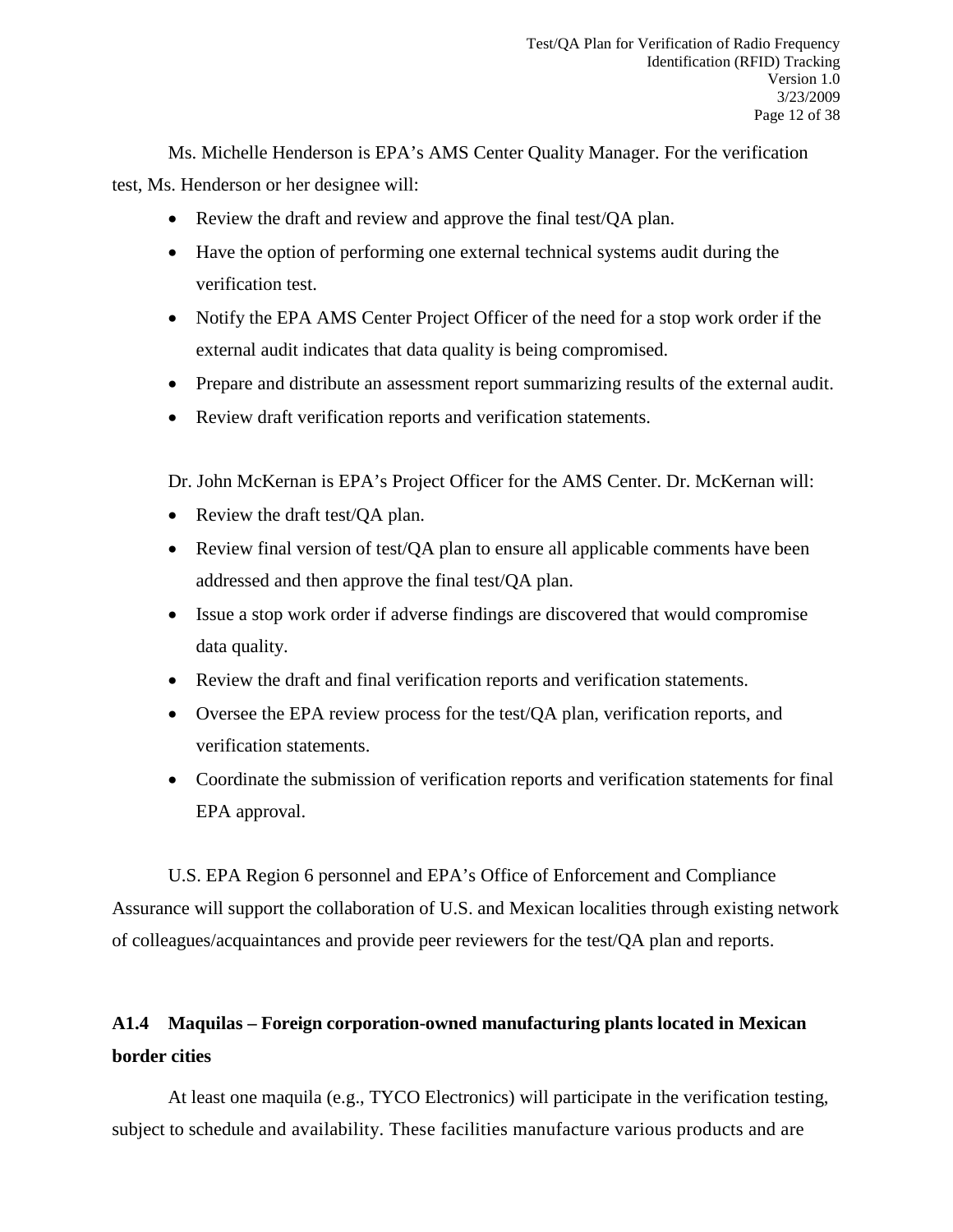foreign corporation-owned, but Mexican managed and staffed. They are often ISO 9000 certified, and utilize and produce a variety of hazardous materials. Multiple maquila facilities are located in the Bermudez Industrial Park area. Each has its own loading dock, storage area, material handling equipment, and loading personnel that can support the testing. The responsibilities of the maquilas include the following:

- Provide location for readers to be placed during verification activities in their loading dock area.
- Provide 110 volt power for use with the readers.

#### **A1.5 Trucking Companies**

Servico de Transporte Internacional y Local (STIL), a company that provides international HAZMAT shipping will collaborate in the verification testing. The responsibilities of the trucking company will include the following:

- Load test packages onto trucks as described in the test/QA plan.
- Drive truck following route described in test/QA plan, stopping to allow for scanning at the specified locations.

#### **A1.6 Border Writing**

Border Writing is a small business located in Las Cruces, NM with experience with RFID technologies that will provide verification test staff to record observations and conduct reference measurements at all of the field locations. These staff will be familiar with the area and able to travel back and forth between the U.S. and Mexico. In addition, Border Writing will coordinate collaboration with the New Mexico border authority, the Mexican border authority, the Mexican maquilas, and the trucking companies. All of Border Writing's activities will be guided by the test/QA plan and AMS Center QMP. Border Writing staff will either ride along with the truck or follow the truck in a separate vehicle. They will transport the collision tags so they can be added to the truck at the maquila. Border Writing staff will also be responsible for documenting their experience in setting up and operating the vendor technologies in order to capture the userfriendliness of each technology.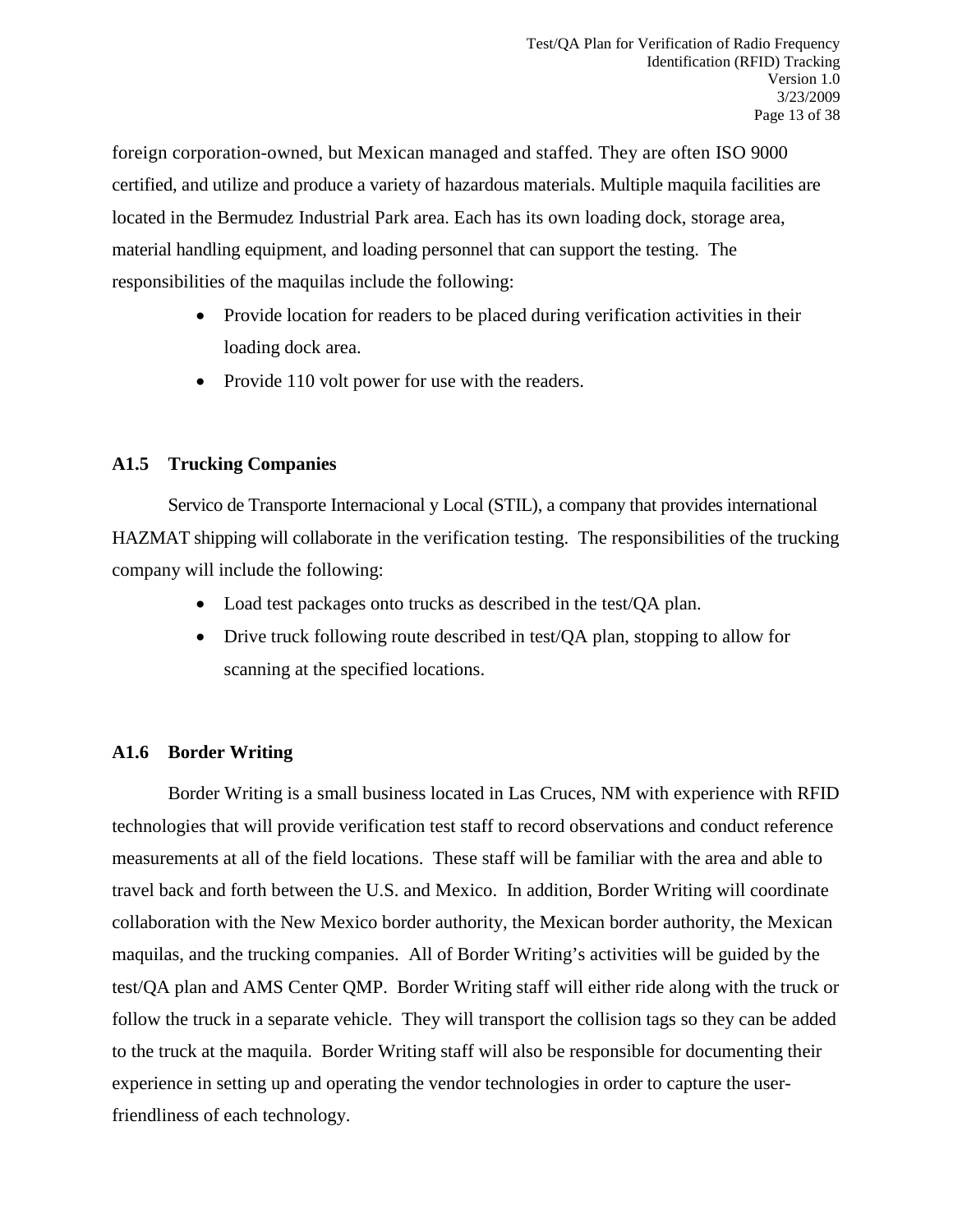#### <span id="page-13-0"></span>**A2 BACKGROUND**

The ETV Program's AMS Center conducts third-party performance testing of commercially available technologies important to protecting the environment from contamination. The purpose of ETV is to provide objective and quality assured performance data on environmental technologies, so that users, developers, regulators, and consultants can make informed decisions about purchasing and applying these technologies. Stakeholder committees of buyers and users of such technologies recommend technology categories, and technologies within those categories, as priorities for testing.

The purpose of this test/QA plan is to specify procedures for a verification test applicable to commercial RFID technologies. The purpose of the verification test is to evaluate the performance of the participating technologies in a field environment. In performing the verification test, Battelle and its subcontractor will follow the technical and QA/QC procedures specified in this test/QA plan and will comply with the data quality requirements in the AMS Center  $QMP<sup>1</sup>$ 

#### <span id="page-13-1"></span>**A3 VERIFICATION TEST DESCRIPTION AND SCHEDULE**

#### **A3.1 U.S./Mexican Hazardous Material Transport**

There are thousands of shipments of hazardous wastes that enter the United States each year. These shipments must be properly handled and recycled or disposed according to appropriate regulatory standards. The Resource Conservation and Recovery Act (RCRA) requires cradle-to-grave tracking of hazardous wastes. At the present time, there is no automated method to track these shipments from the generator facility to the receiving facility and a particular gap exists in EPA's ability to track shipments of hazardous wastes originating in the Mexico border zone and crossing into the U.S.

Therefore, the U.S.-Mexico border area presents a unique opportunity for testing this type of technology, largely because of the presence of the maquila industry. Maquilas are foreignowned manufacturing plants that are located in Mexican cities that border the U.S. There are more than 4,000 of these manufacturing plants along the border, and many of them produce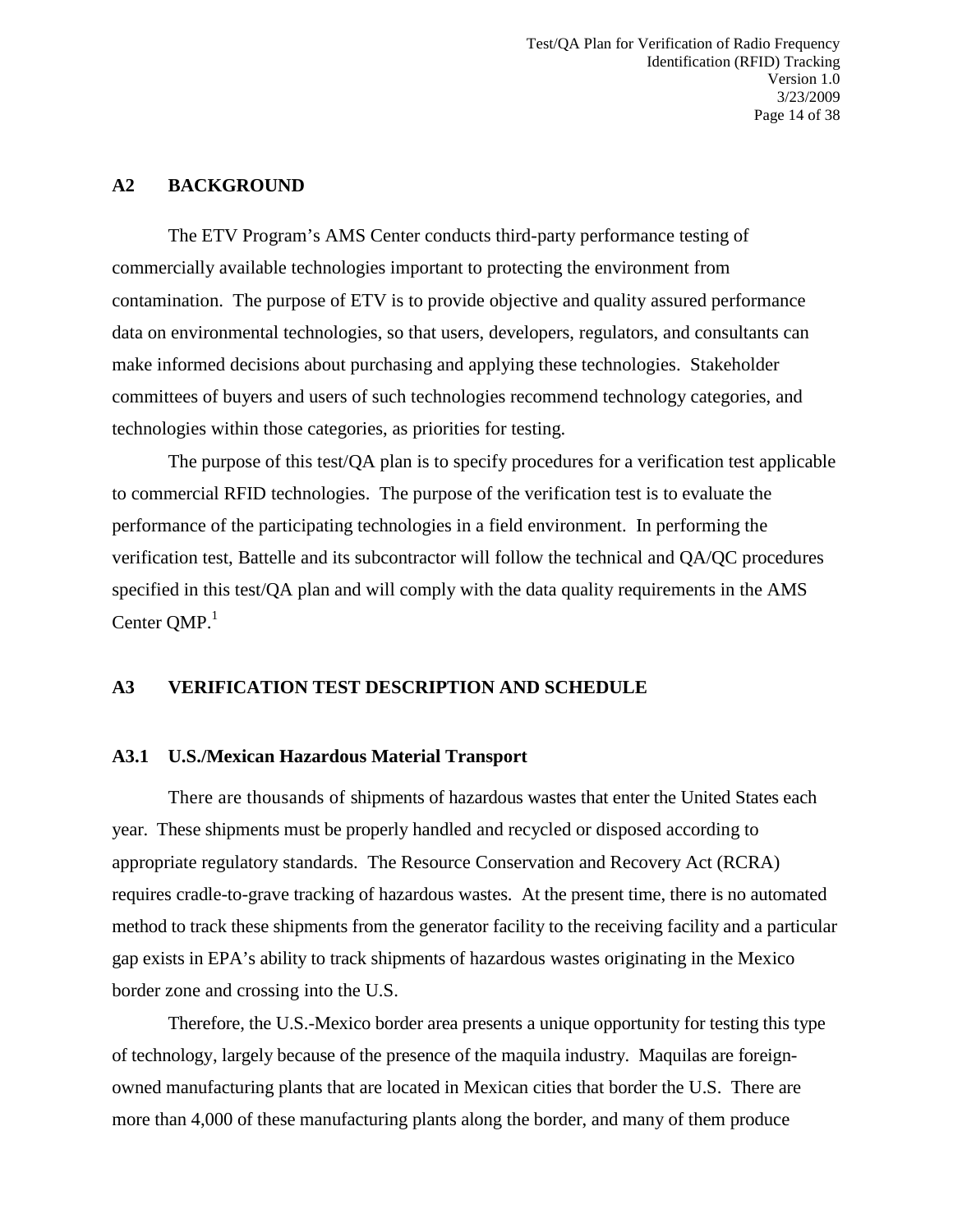hazardous waste as a function of their manufacturing processes, including solvents, solder, plastic, and metal waste – wastes that are historically not tracked as required by RCRA. A maquila is the assembly portion of the manufacturing process, where raw materials, including hazardous materials, are imported into Mexico for assembly. The finished products and wastes are then shipped to the U.S. or other countries.

The La Paz Agreement is between the United States and Mexico for the Cooperation for the Protection and Improvement of the Environment. Under this agreement, all hazardous wastes generated by raw materials shipped into Mexico for use in maquilas must be shipped back to their country of origin. Mexico does not classify the returned material as hazardous, but as a returned product, and therefore does not submit a Notice of Intent (NOI) to the United States for the export of hazardous waste for this material. The current process makes it difficult to develop an accurate accounting of hazardous waste entering the United States from the maquilas and does not provide for timely identification of shipments that do not reach their designated receiving facilities. The lack of tracking of these wastes creates the possibility for waste to be illegally abandoned. An enhanced tracking system that provides accurate, timely data to regulatory officials would be beneficial in preventing this from occurring.

#### **A3.2 RFID Systems**

A networked radio-frequency identification (RFID) system may provide the technology to address some of these concerns. RFID is an emerging, commercial-ready commodity tracking technology that is being tested and implemented in a large number of applications worldwide. A typical RFID system consists of four main components: tags, an encoder, readers, and central processing unit. An RFID tag consists of a microchip and a flexible antenna sealed in a plasticcoated inlay, which can be applied to or incorporated into a product for the purpose of identification. The encoder writes information to the tag that is acquired by a reader.

The RFID system operates by transmitting data using radio waves for communication between a tag and a reader, and ultimately to a database. Most tags contain at least two parts. One part is an integrated circuit for storing and processing information, modulating and demodulating an RF signal. The second part is the antenna that receives and transmits the signal. The information being read is provided in the form of a unique Electronic Product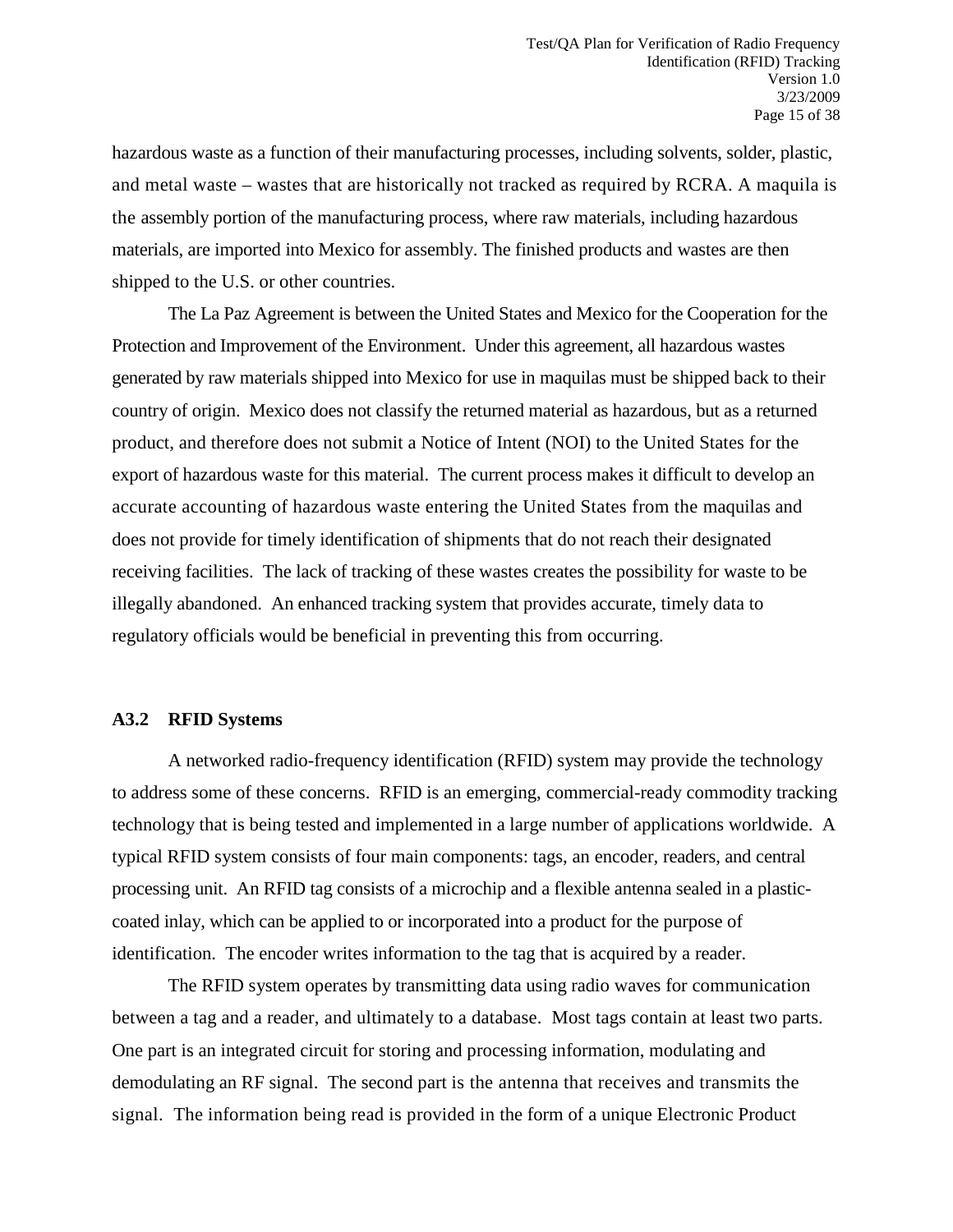Code (EPC), which links to information in a database, and may be accessed on-site or remotely. RFID tags come in three general varieties: passive, active, or semi-passive.

Passive RFID tags have no internal power supply. A small electrical current is induced in the antenna by the incoming radio frequency signal. These electromagnetic waves received from the reader induce a current within the integrated circuit in the tag to power up and transmit an amplitude-modulated response back to the reader. Active RFID tags have their own internal power source (i.e., battery), which energizes the integrated circuits and broadcast a signal to a reader. Active tags have an increased read range that may increase read accuracy due to their ability to conduct a "session" with a reader. Semi-passive tags are similar to active tags in that they have a battery; however, it only powers the microchip and does not broadcast a signal. The RF energy sent by the reader is transmitted back to the reader, similar to the passive tag. This verification test will include systems that use active RFID tags that are read using readers that are mounted inside the truck and tracked using external tracking systems (cell phone tower or global positioning system based) as well as readers that are mounted outside the truck.

#### **A3.4 Test Description**

The verification test will be conducted in the El Paso, Texas/Ciudad Juárez, Mexico trade area, which is among the largest border trade zones in the world. For safety purposes, nonhazardous substances will be used in the field testing. In all other regards, the field testing will reflect actual conditions of shipping hazardous waste across the U.S.-Mexico border. The verification test will simulate shipments of hazardous waste contained in plastic and metal drums and corrugated boxes through routine land transportation routes and across international ports of entry in the El Paso/Ciudad Juárez trade area. RFID tags will be attached to various types of packages and loaded onto trucks at the U.S. loading dock at the New Mexico Border Authority. Semi-trailer trucks from local HAZMAT trucking companies will carry containers in a loose configuration as well as tightly packaged pallets of waste containers along a typical cross-border shipping route. Read points for the RFID technologies will be located at the New Mexico Border Authority (NMBA) loading dock (simulating the U.S. factory), the Mexican port of entry, a maquila, and at the State of New Mexico truck inspection station near the U.S. port of entry. The RFID technologies will be evaluated based on their read accuracy on the various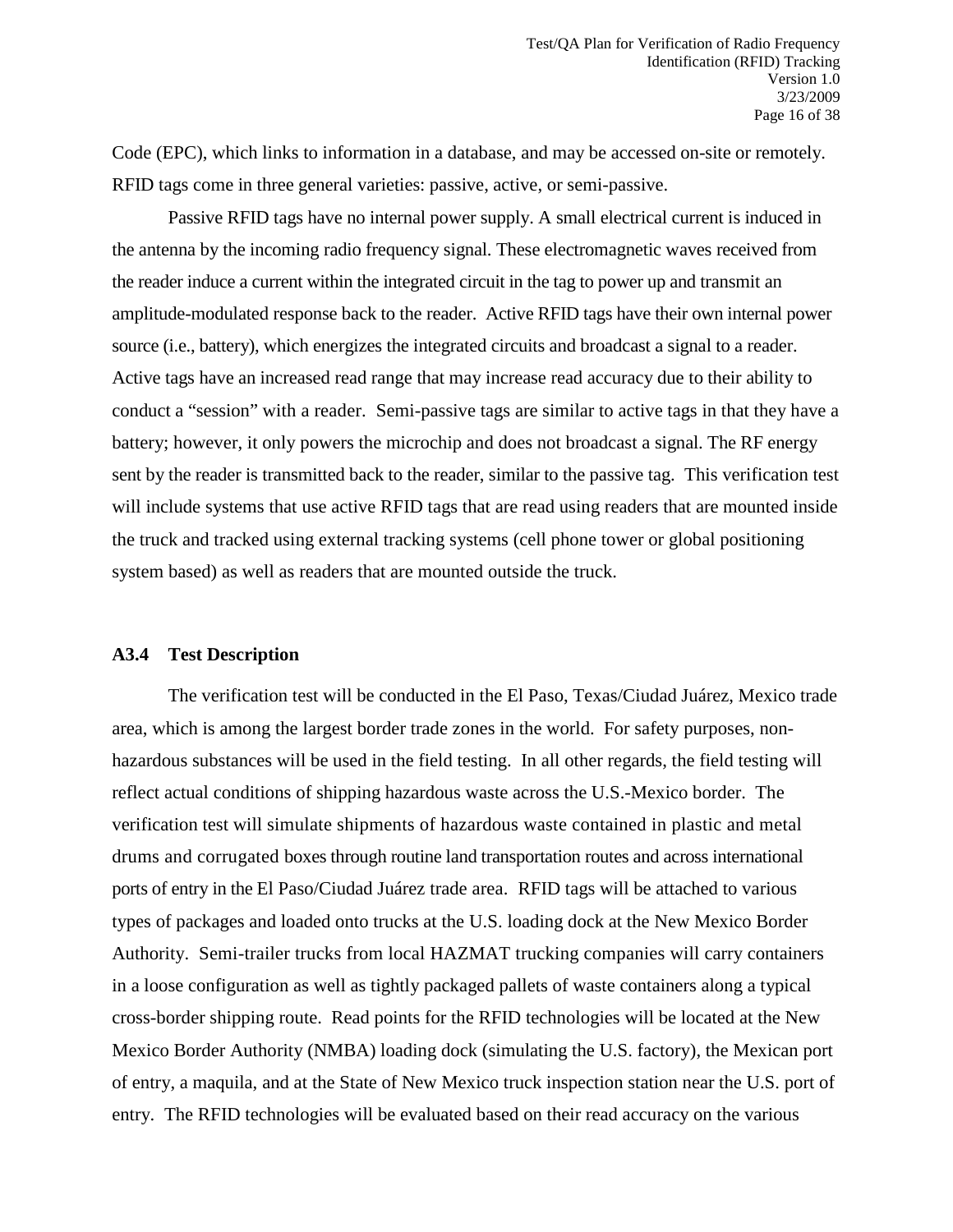types of packaging and, if the system requires external readers, with readers placed at various distances from the truck. The verification test will be conducted during March of 2009 with report writing occurring during April and May of 2009. Exact test dates will be determined based on the schedules of the technology vendor participants and the supporting organizations.

#### <span id="page-16-0"></span>**A4 QUALITY OBJECTIVES AND CRITERIA FOR MEASUREMENT DATA**

Because of the nature of RFID technologies, no traditional reference samples or performance evaluation audit samples (often used during a chemical monitoring verification test) will be analyzed during this verification test. The function of RFID tags will be confirmed by a Rohde and Schwarz FSH6 Spectrum Analyzer, an instrument that measures the frequency and power of a radio signal, at the time of tagging the packages. In addition, the spectrum analyzer will be used to measure the power of the signal at each NMBA and New Mexico truck inspection facility reader. Table 1 shows all of the measurements to be collected throughout the verification test. In addition to the frequency and power measurements, these measurements include hourly outdoor meteorological conditions that will be obtained from the U.S. National Weather Service, "in-trailer" meteorological and shock conditions that will be recorded by the Shocklog<sup>TM</sup> RD 298 equipped with a humidity, pressure, and temperature sensor. Both these instruments will be factory calibrated and not require additional calibration during the test. Truck speeds at the NMBA, the Mexico POE, and the maquila will not be dictated to the driver. The speeds at those locations will be documented according to the speedometer of the truck (speeds based on safe speeds in those scenarios). However, the truck speeds at the entrance to the New Mexico truck inspection facility will be dictated to the driver and measured by a factory-calibrated Stalker Sport<sup>TM</sup> Doppler radar gun. The meteorological data will be collected as part of the test, but there are not specific meteorological criteria that will be required for testing to be performed, or conversely, no meteorological criteria would require that testing be discontinued.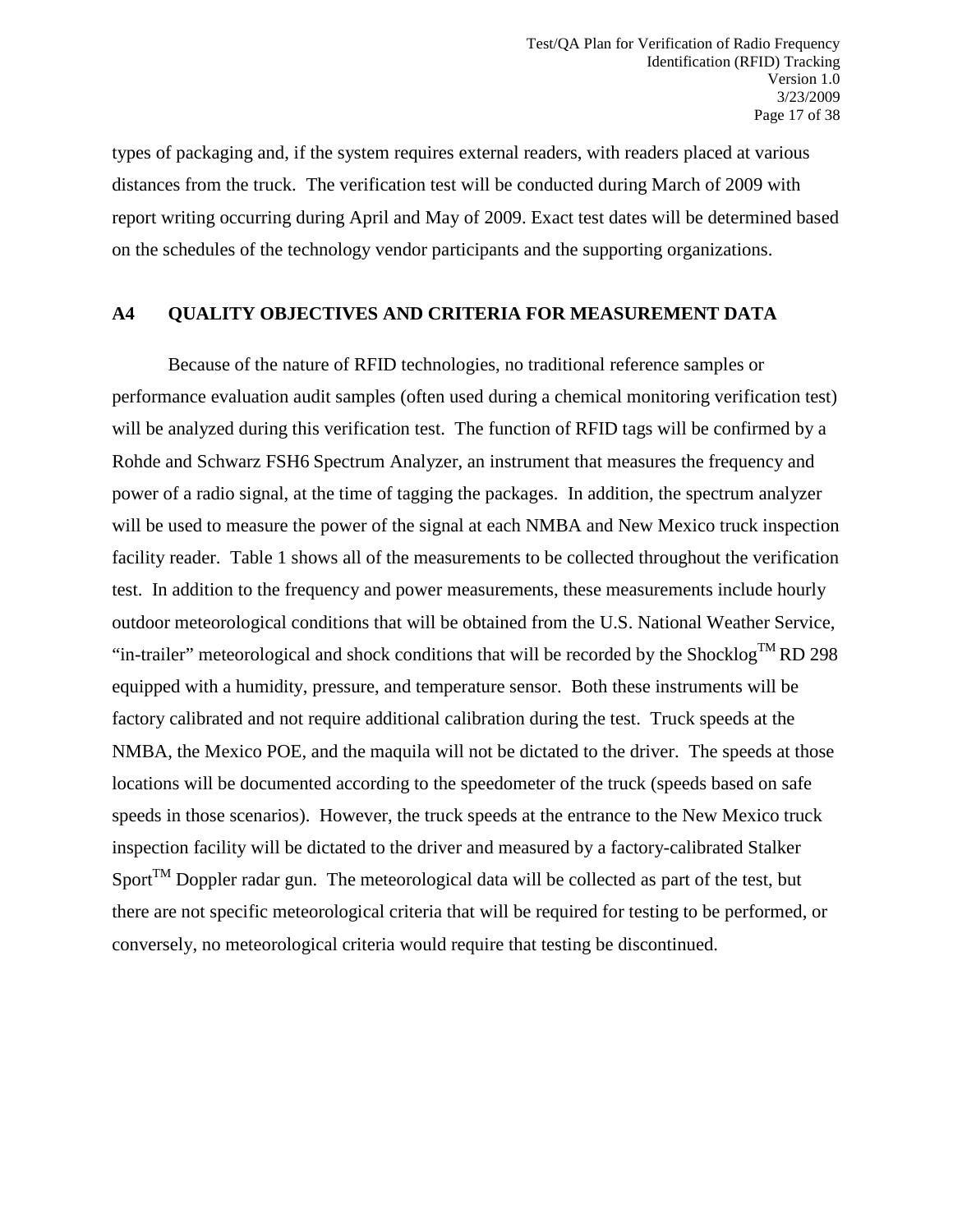| <b>Measurement</b>                             | <b>Data Source</b>                                          | <b>Key Measurement</b>                                                                                                            | <b>Units</b>                                                                                       | <b>Calibration</b>               |
|------------------------------------------------|-------------------------------------------------------------|-----------------------------------------------------------------------------------------------------------------------------------|----------------------------------------------------------------------------------------------------|----------------------------------|
| <b>RFID</b> Frequency                          | Rohde and Schwarz FSH6<br>Spectrum Analyzer                 | Frequency range from<br>100KHz to 6.0 GHz;<br>resolution: 1Hz                                                                     | Frequency<br>megahertz (MHz)                                                                       | Factory certified<br>calibration |
| <b>Effective Radiated</b><br>Power (RF Energy) | Rohde and Schwarz FSH6<br>Spectrum Analyzer                 | Maximum power: 20<br>dBm                                                                                                          | Power ratio of<br>Decibel referenced<br>to milliwatt (dBm)                                         | Factory certified<br>calibration |
| <b>Trailer Conditions</b>                      | Shocklog <sup>TM</sup> RD298<br>Recorder with HPT<br>Sensor | Event-based shock,<br>vibration<br>measurement;<br>temperature, relative<br>humidity, and<br>pressure measured<br>once per minute | Centimeter/second<br>$(cm/s)$ ,<br>gravitational force<br>$(g)$ , $C$ , %RH, and<br>inches mercury | Factory certified<br>calibration |
| Environmental<br>Conditions                    | U.S. National Weather<br>Service, AIRNow reports            | Hourly temperature,<br>relative humidity (RH),<br>pressure, wind speed<br>and direction; daily<br>averages of particulates        | Degrees Celsius<br>(°C), parts per<br>million, %RH, bar,<br>miles per hour<br>(mph)                | Data from third<br>party sources |
| Semi-trailer<br>Truck<br>Velocity              | Stalker Sport™ Doppler<br>Radar gun                         | Truck velocity during<br>tag reading                                                                                              | mph                                                                                                | Factory certified<br>calibration |

<span id="page-17-2"></span>**Table 1. Data Collected During Verification Test**

#### <span id="page-17-0"></span>**A5 SPECIAL TRAINING/CERTIFICATION**

If the vendors request that verification staff operate and maintain their technology during the verification test, the vendors will train the verification staff prior to the start of testing. Battelle will document this training with a consent form, signed by the vendor, which states which specific verification staff have been trained to use their sensor. All truck drivers will be licensed in both the U.S. and Mexico and have experience in crossing the U.S./Mexican border with hazardous waste shipments.

#### <span id="page-17-1"></span>**A6 DOCUMENTATION AND RECORDS**

The records for this verification test will include the test/QA plan, laboratory record books (LRB), field data sheets, electronic files (both raw data and spreadsheets), and the final verification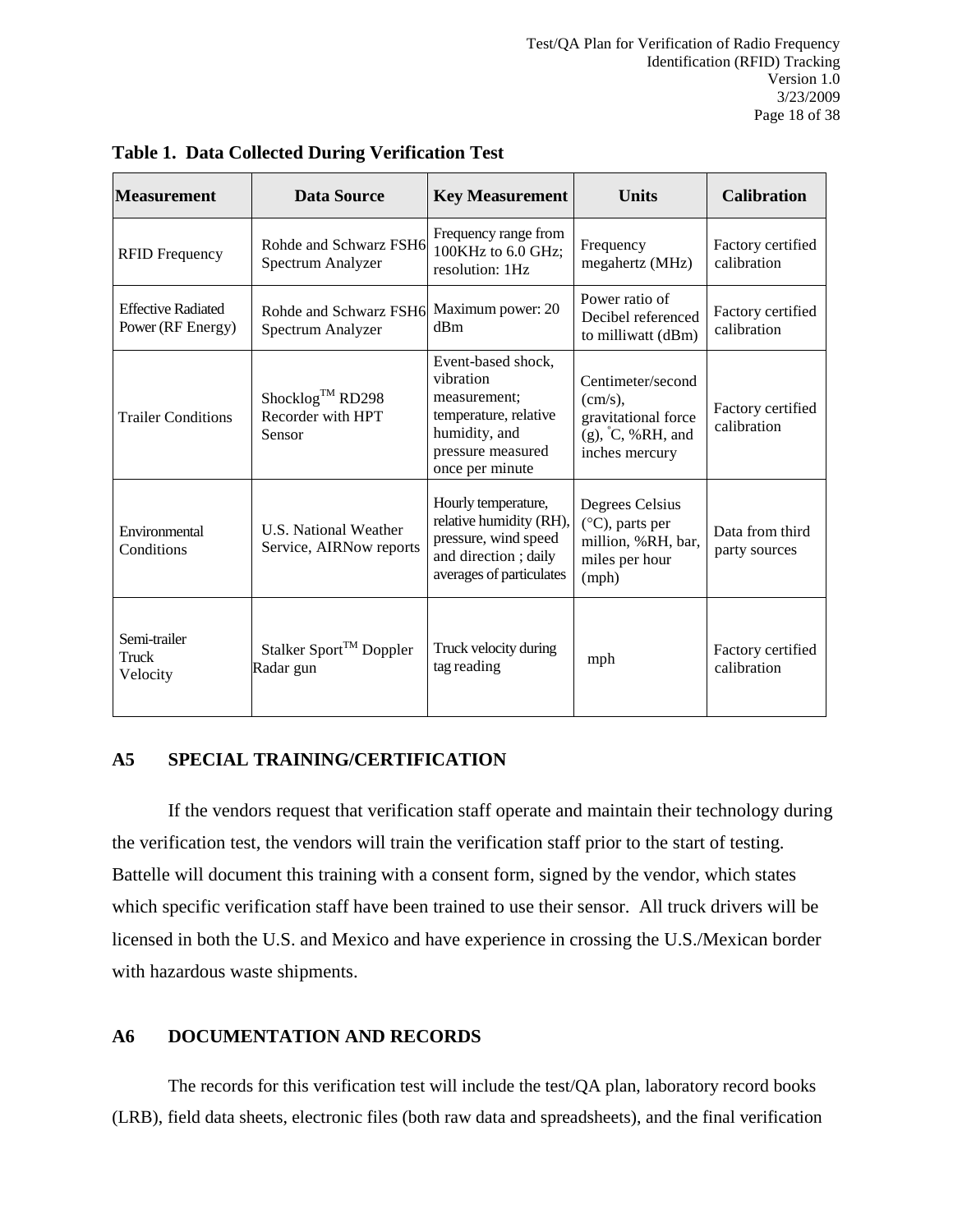report. LRBs and field data sheets will be maintained by verification staff at the field site during the test, upon completion of the field test, will be transferred to the Verification Test Coordinator, then following completion of the reporting process will be transferred to permanent storage at Battelle's Records Management Office. All Battelle LRBs are stored indefinitely, either by the Verification Test Coordinator or Battelle's Records Management Office. Results collected during the field verification test will be transferred electronically to the Verification Test Coordinator on a daily basis by the verification staff working at the field site. Section B10 further details the data recording practices and responsibilities.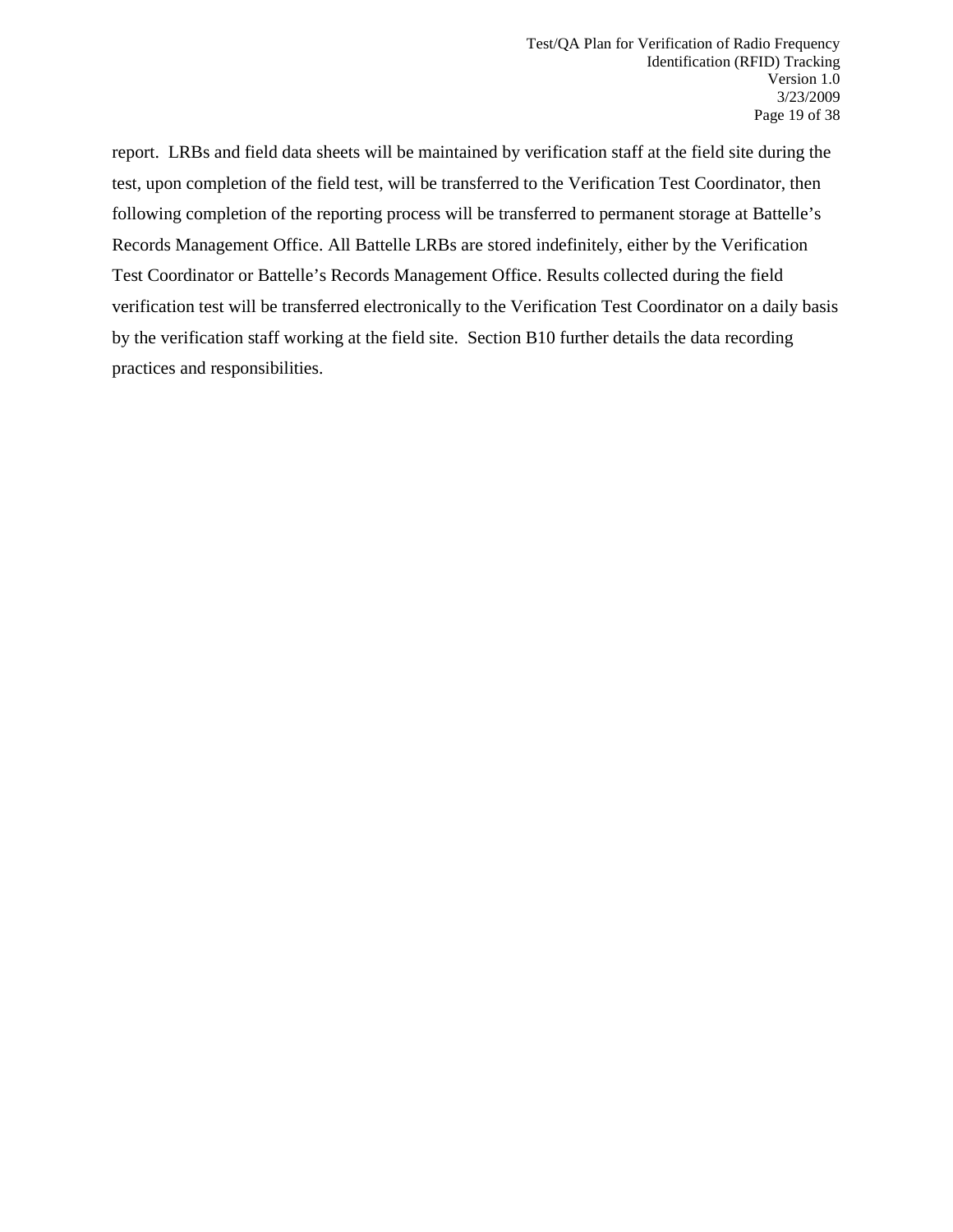### **SECTION B MEASUREMENT AND DATA ACQUISITION**

#### <span id="page-19-1"></span><span id="page-19-0"></span>**B1 EXPERIMENTAL DESIGN**

The verification test will allow for performance evaluation under "real world" conditions. Overall, the performance of the RFID technologies will be verified based on the following parameters:

- Accuracy –proper identification of the tagged containers at various locations, truck speeds, package type, packaging configurations conditions, etc. Specifically, proper identification is defined as the retrieval of all information available about the tagged item according to the vendor's standard procedures. For example, if the vendor has database fields available for a container number, container volume, and container description; a proper identification would include the retrieval of all of those pieces of information.
- Precision repeatability of the ratio of correct to incorrect RFID results
- Interference of other RFID signals (collision test) ability to discriminate the hazardous waste tags from other commercially-available tags
- Influence of confounding factors (container type, packing configuration and placement of tags/containers, environmental conditions, internal trailer conditions, and semi-trailer truck velocity)
- Operational factors (ease of use, read time, technology cost, user-friendliness of vendor software, troubleshooting/downtime, etc.)

The responses to these parameters will be collected as either qualitative or quantitative observations. The quantitative information will consist of the data from tag readings under each condition, as well as the RFID frequency and power measurements. Qualitative information will include those observations relating to operational factors.

The evaluations will be performed according to the vendor's recommended procedures as described in the user's instructions or manual, or during training provided by the vendor. Calibration and maintenance of the technologies will be performed as specified by the vendor. The results from the technologies will be recorded manually by the verification staff on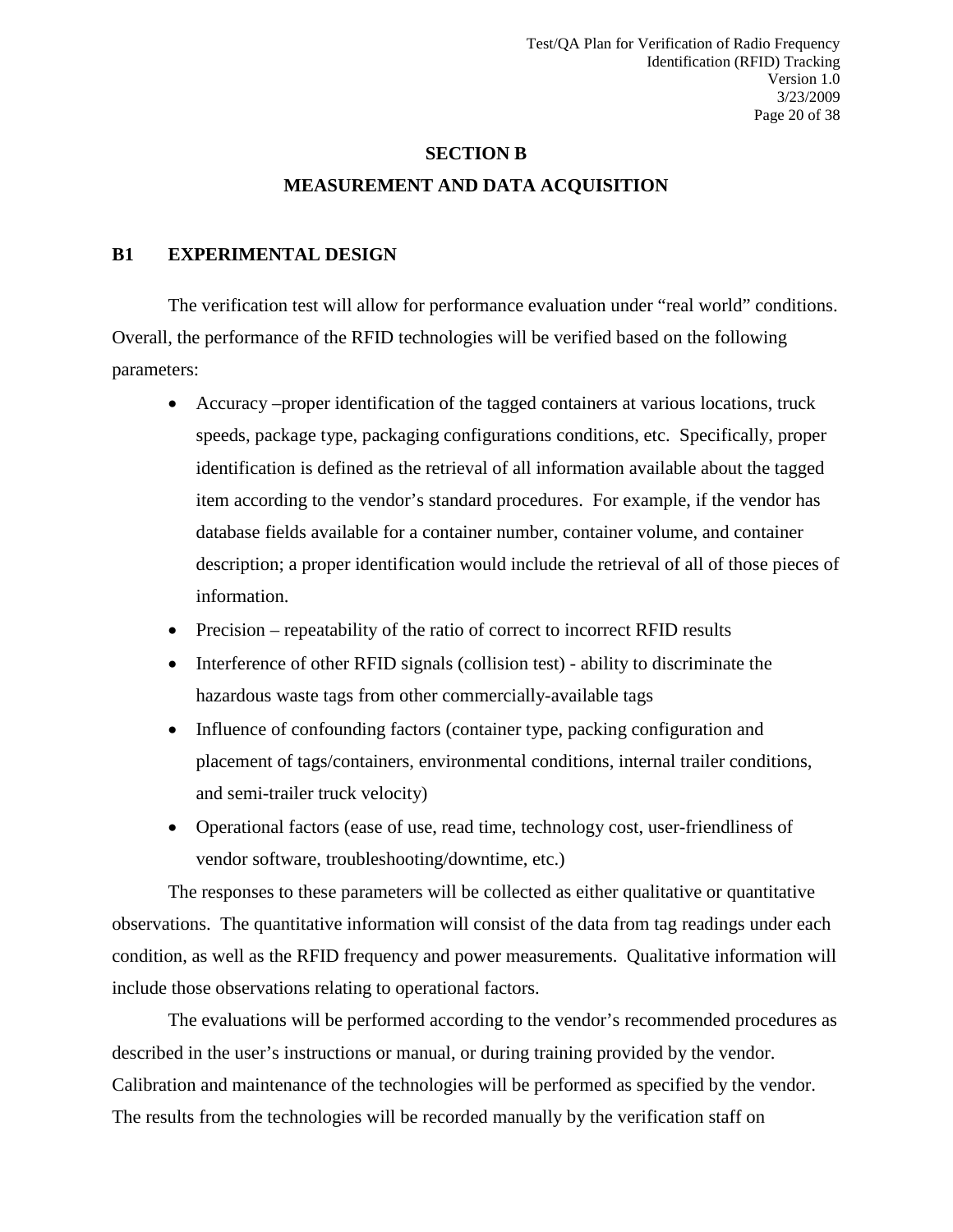appropriate field data sheets or captured in an electronic data system and then transferred manually or electronically for further data workup. The results from each technology will be reported individually, but each technology will undergo the same testing so it is convenient for end users to evaluate the ETV testing results.

#### **B1.1 Setup of RFID Technologies and Field Testing Procedures**

In the 1-2 days leading up to the start of the verification test, each participating vendor will be responsible for setting up their RFID technologies according to their recommended configuration for optimal performance. For some technologies, this might include the use of readers that are handheld or mounted to a stand outside of the truck. Others may require a reader mounted on the inside of the truck. Regardless of the technology, the requirement will be that read events need to occur at the NMBA loading dock, arrival/departure area of the NMBA loading dock, as well as the exit drive leading from the NMBA loading dock and at the maquila in Mexico. In addition, one read event will occur at the Mexican port of entry (POE) and read events at  $15 \pm 3$  and  $25 \pm 3$  miles per hour will be conducted on the entrance lane to the New Mexico truck inspection facility. The vendors will need to set up the technologies in a way that will allow for the completion of the scope described in the test/QA plan.

Table 2 provides a summary of the testing route read points. The route is designed to simulate the import of raw materials to the Mexican maquila facilities and the return of the hazardous waste generated by these materials. If the participating RFID technologies consist of readers that are handheld or mounted to a fixed location outside of the truck, vendors can configure the system (e.g., reader angles/heights) for optimal performance.

Each container will be tagged with a vendor's RFID tag and loaded onto the trailer. Two readers attached to a portable stand will be used at read point (RP)1A, the loading dock of the NMBA. At this location, the truck will be stopped and several reads will be collected at increasing distances from the truck. The two separate readers will be situated on a stand at 20° and 45° with respect to the plane of the truck with the stand placed four feet from the side of the parked truck even with the front bumper (similar to the stand being alongside a road). Then, for the various distance reads, the stand with the readers will be moved straight forward from that point five, 15, and 30 feet (determined by a tape measure). RP1B is the entrance/exit lane of the NMBA loading dock. The same stand with the two readers will be moved to the exit lane prior to the truck exiting the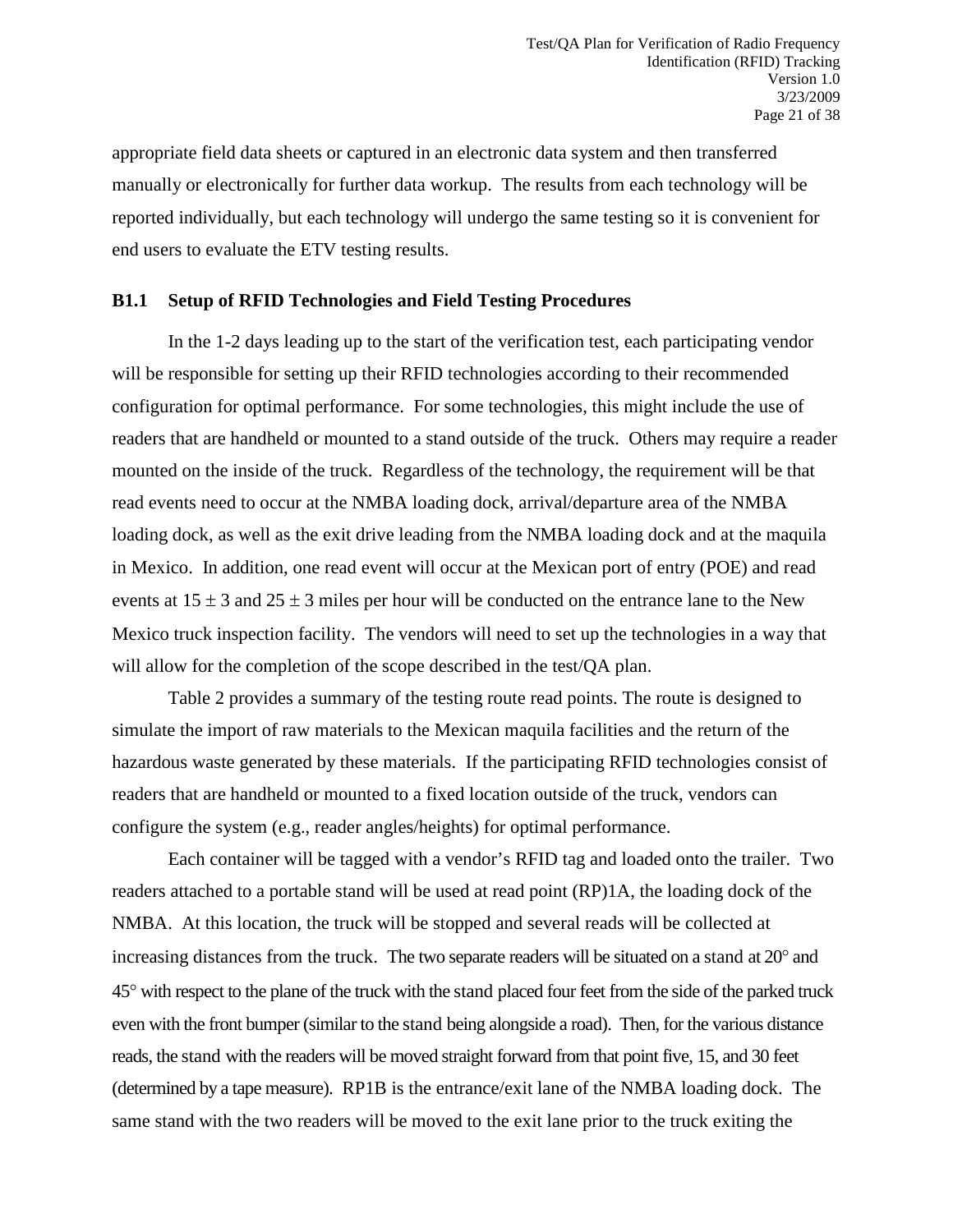| <b>Location</b>                                | <b>Read</b><br><b>Points</b> | <b>Description</b>                                                                                                                                                                                                                                                                                                                                                                                                                                                                                                                                                                                              |  |  |
|------------------------------------------------|------------------------------|-----------------------------------------------------------------------------------------------------------------------------------------------------------------------------------------------------------------------------------------------------------------------------------------------------------------------------------------------------------------------------------------------------------------------------------------------------------------------------------------------------------------------------------------------------------------------------------------------------------------|--|--|
| 1. NMBA<br><b>Loading Dock</b>                 | RP1A                         | Arrival/departure area: if readers required, two separate readers will be situated on a<br>stand at 20° and 45° with respect to the plane of the truck with the pole placed four<br>feet from the side of the parked truck even with the front bumper (similar to the stand<br>being alongside a road) and then for the various distance reads, the readers will be<br>moved straight forward from that point five, 15, and 30 feet; while the truck will be<br>stopped for these reads, they are mimicking the scenario of a truck approaching a<br>reader 30, 15, and five feet away on the side of the road; |  |  |
|                                                | RP1B                         | Readers ( $20^{\circ}$ and $45^{\circ}$ with respect to the road) for a slow-moving read at<br>the exit of the NMBA loading dock                                                                                                                                                                                                                                                                                                                                                                                                                                                                                |  |  |
| 2. Jeronimo<br>RP <sub>2</sub><br>Mexico POE   |                              | Readers (20° and 45° with respect to the road) placed at POE.                                                                                                                                                                                                                                                                                                                                                                                                                                                                                                                                                   |  |  |
| 3. Maquila<br>RP3<br>facility at Cd.<br>Juárez |                              | Readers (20° and 45° with respect to the road) placed at entrance/exit lane<br>of the maquila for a slow moving read upon entrance and exit of the<br>maquila facility. Collision tags will be added at maquila.                                                                                                                                                                                                                                                                                                                                                                                                |  |  |
| 4. NM Truck<br>Inspection<br>RP4<br>Facility   |                              | Readers (20° and 45° with respect to the road) placed at entrance. Truck will<br>make one pass at 15 mph and another pass at 25 mph. Collision tags will be<br>removed after first pass at 15 mph. Truck will drive around block and return<br>two times to pass at 15 and 25 mph                                                                                                                                                                                                                                                                                                                               |  |  |
| 5. NMBA                                        | RP <sub>5</sub> A.           | Readers ( $20^{\circ}$ and $45^{\circ}$ with respect to the road) for a slow-moving read at the<br>entrance of the NMBA loading dock.                                                                                                                                                                                                                                                                                                                                                                                                                                                                           |  |  |
| <b>Loading Dock</b>                            | RP <sub>5</sub> B            | Repeat of five, 15, and 30 feet reads as performed at Location 1.                                                                                                                                                                                                                                                                                                                                                                                                                                                                                                                                               |  |  |
| <b>Unexpected Route Deviaton</b>               |                              | At one point during each round-trip, the truck will deviate from the planned route by<br>at least one mile. Following the deviation, the truck will turn around and return to the<br>planned route at the same location it left.                                                                                                                                                                                                                                                                                                                                                                                |  |  |

<span id="page-21-0"></span>**Table 2. Summary of Testing Route Read Points**

facility. There, a slow-moving read upon exit of the storage facility will take place. No specific speed will be dictated for this read event, just whatever speed the driver would normal drive in that situation of exiting the NMBA.

RP2 will be at the Mexican POE. Two readers (20° and 45° with respect to the road) will be situated next to the road for a slow moving read upon entrance into Mexico. Again, no speed will be dictated for this read point, but the driver will document the speed the truck is traveling when it passes the read point. RP3 will be at the maquila. This read event will be performed in a similar way as RP1B at the exit of the NMBA storage facility. There will be a read upon the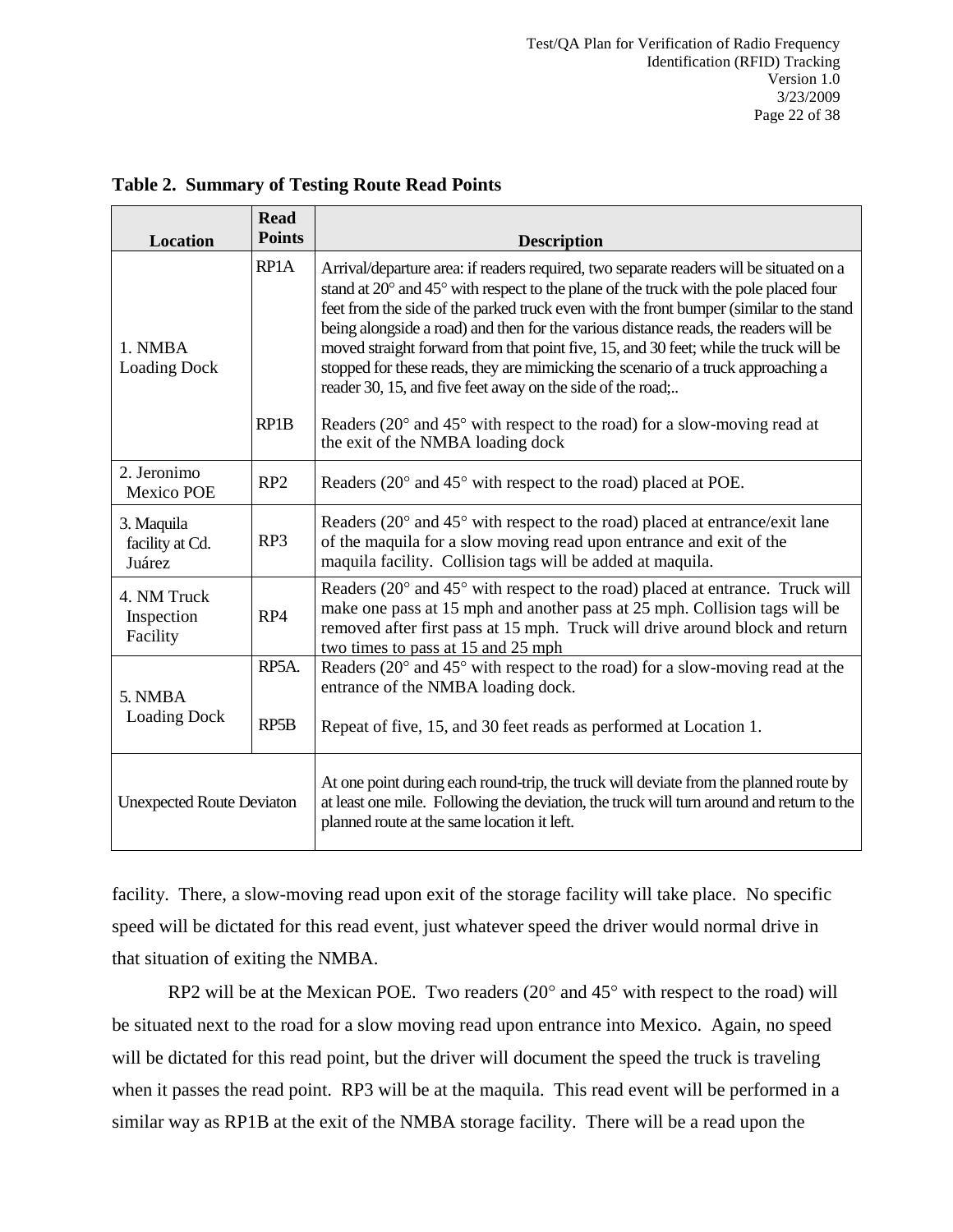entrance of the maquila facility. Then, after having the door of the trailer opened and the collision tags added to the load and any load shifting documented, the truck will turn around and there will be another read event as the truck exits the maquila facility and returns to the U.S. following the same route. RP4 will be near the U.S. POE at the New Mexico truck inspection facility. Two readers (20° and 45° with respect to the road) will be placed on a stand alongside of the entrance to the truck inspection facility. The trucks will enter the facility and pass the readers once at  $15 \pm 3$  mph. The truck will then stop and the collision tags will be removed from the trailer. Then, the truck will drive around the block and pass the reader once again at  $15 \pm 3$ mph and then make another pass at  $25 \pm 3$  mph. RP5 will be back at the NMBA where the truck started. RP5A will be at the entrance lane to the storage facility (this location is the same as RP1B). A slow moving read event will take place upon return to the NMBA. RP5B will be conducted in the same location and in a similar way as was RP1A. The read events will be conducted at five, 15, and 30 feet from the front of the truck. When possible, the vendors may be able to utilize the same readers at several of the read point locations. At this time, the round trip will be completed and all the read points will have been collected. The trucks used during the test will either be the same truck across the duration of the verification test or at least of the same size and construction. This process will be performed twice with loosely packed containers and twice with tightly palletized containers for a total of four round trips for each vendor.

Both technologies being tested have a feature that alerts the user if the shipments leave the route that is planned and entered into the vendor's system. In order to verify the performance of that feather, route at some point during each round trip the truck will deviate from the planned route by at least one mile, but not more than 3 miles. Following the deviation, the truck will return to the planned route at the same point it left to deviate from the route. The vendors will not be informed of where the deviation in route will occur.

#### **B1.2 HAZMAT Containers and Packing Configuration**

According to current shipping practices, most of the hazardous materials entering Mexico from the United States are contained in either polyethylene (poly) or steel 55-gallon drums, and much of the hazardous waste returning from the maquila and entering the United States is solid and packed in one cubic yard corrugated boxes or drummed liquids. Accordingly, testing will be completed using three different containers: 55-gallon poly drums, 55-gallon stainless steel drums,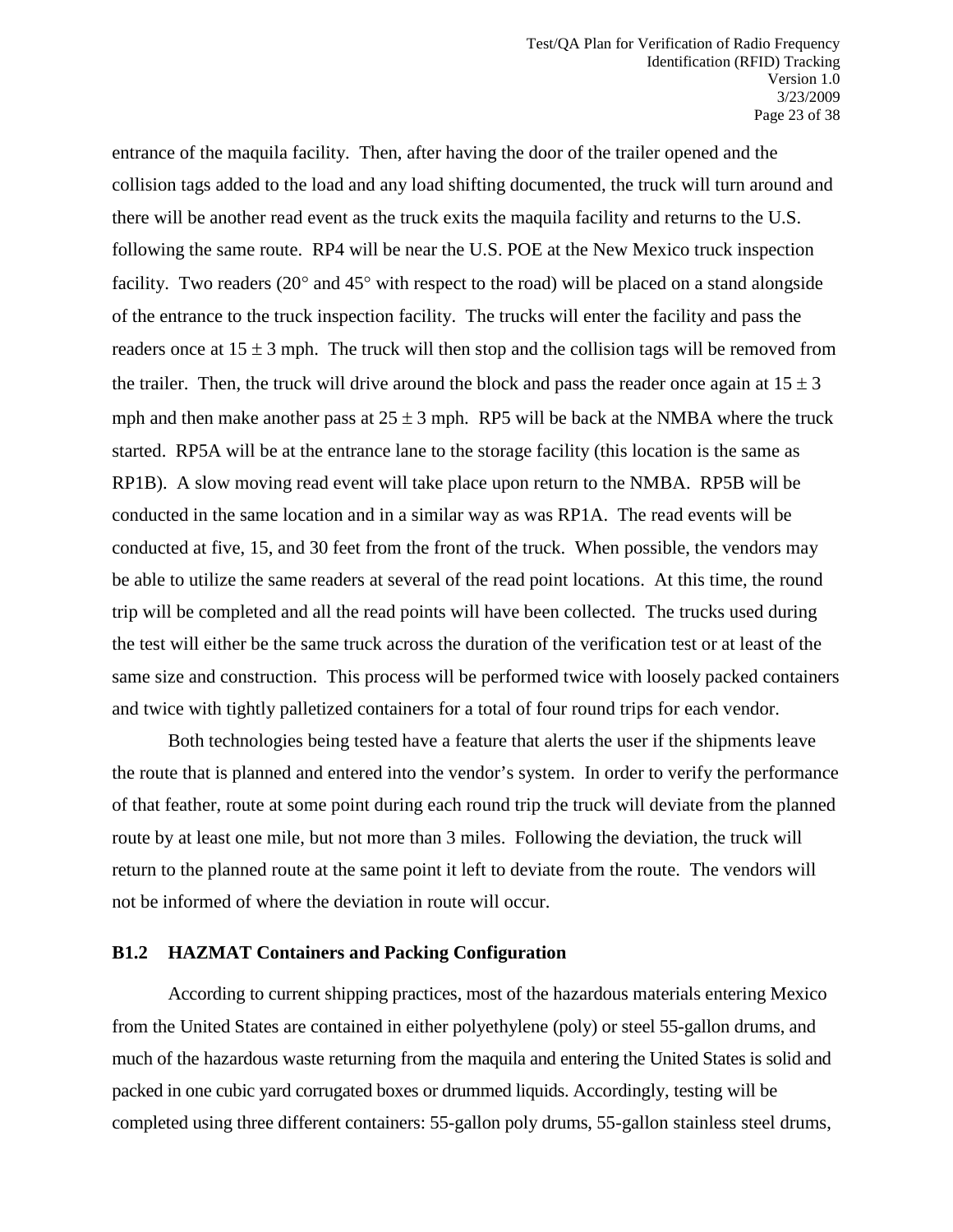and one cubic yard corrugated box. In the interest of safety, no actual hazardous waste will be transported during this verification test, but containers that are typically used for hazardous material transport will be used to best simulate actual conditions. The 55-gallon drums will be filled with tap water and the corrugated boxes will contain non-hazardous cloth rags. The verification of each technology will include four total round trips that will begin at the NMBA loading dock.

Two round-trip shipments will include tightly packed, palletized poly and steel drums and corrugated boxes and the other two round-trip shipments will include poly and steel drums and corrugated boxes loosely packed on the floor of the trailer. It is anticipated that there will be at least four of each type of container included with each truck run (for a total of 12 containers) and that each vendor will be tested using the same HAZMAT containers. Upon loading of the trucks, the vendors will attach one RFID tag to each container. Therefore, there will be a total of four tags for each container type. The tags will be attached such that one container of each type will have a tag that faces towards the front of the truck, one container will have a tag that faces towards the rear of the truck, one container will have a tag that faces towards the passenger side of the truck, and one container will have a tag that faces towards the driver side of the truck. This configuration is meant to provide performance information about whether or not tag placement is critical to the results. The packing configuration will be checked at the mid-point of the route (at the maquila) and any shifting of the containers or damage to tags will be documented. If any tags are damaged, we will consult with the vendor and consider replacing them before progressing with the test.

#### **B1.3 Trucking Route**

As depicted on the map in Figure 1, the trucking route will occur between the NMBA loading dock near Santa Teresa, New Mexico and the maquila(s) in Ciudad Juárez Mexico and back again. It will also include passage through the Santa Teresa, New Mexico and Jeronimo, Mexico International POE. The selected route replicates the typical HAZMAT routes across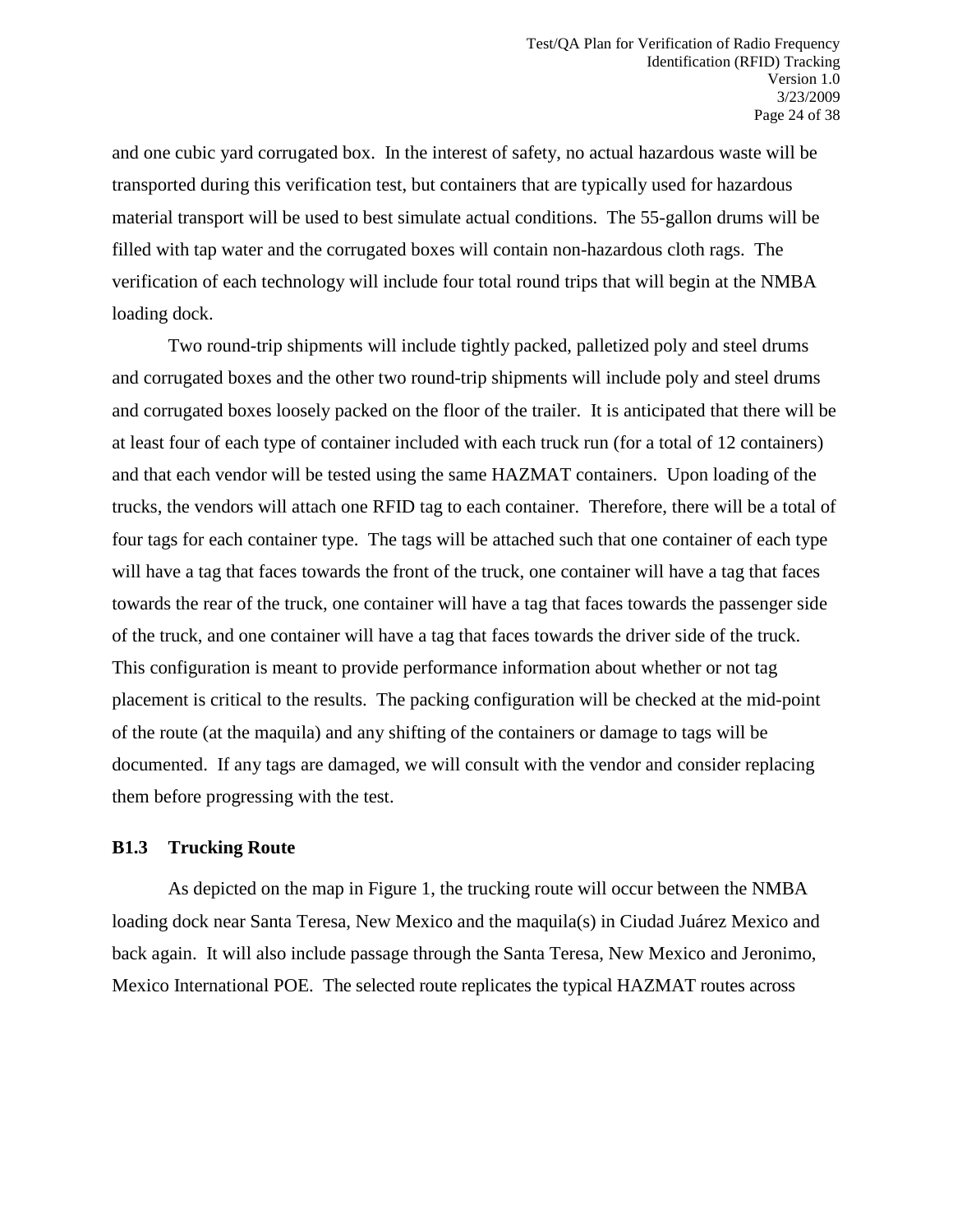

<span id="page-24-0"></span>**Figure 2. Trucking Route Map (read points labeled)**

the U.S.-Mexico border zone: it mixes urban and highway driving; it starts at the NMBA near the Santa Teresa POE, comes to the half way point at the maquila in a heavily industrialized section of Cd. Juarez, and then returns following the same route. The length of this route is approximately 40 miles round-trip so we anticipate that it will take about one hour.

#### **B1.4 Other Measurements**

#### **B1.4.1 Spectrum Analyzer Measurements**

As described in Section A4, the frequency and power of each tag placed on packages will be verified by the spectrum analyzer (at short distances) upon being applied to the packages. In addition, the power level of the tag signals will be read at each NMBA and New Mexico truck inspection facility reader placement. The spectrum analyzer antennae will be placed next to the readers prior to each read event at those locations.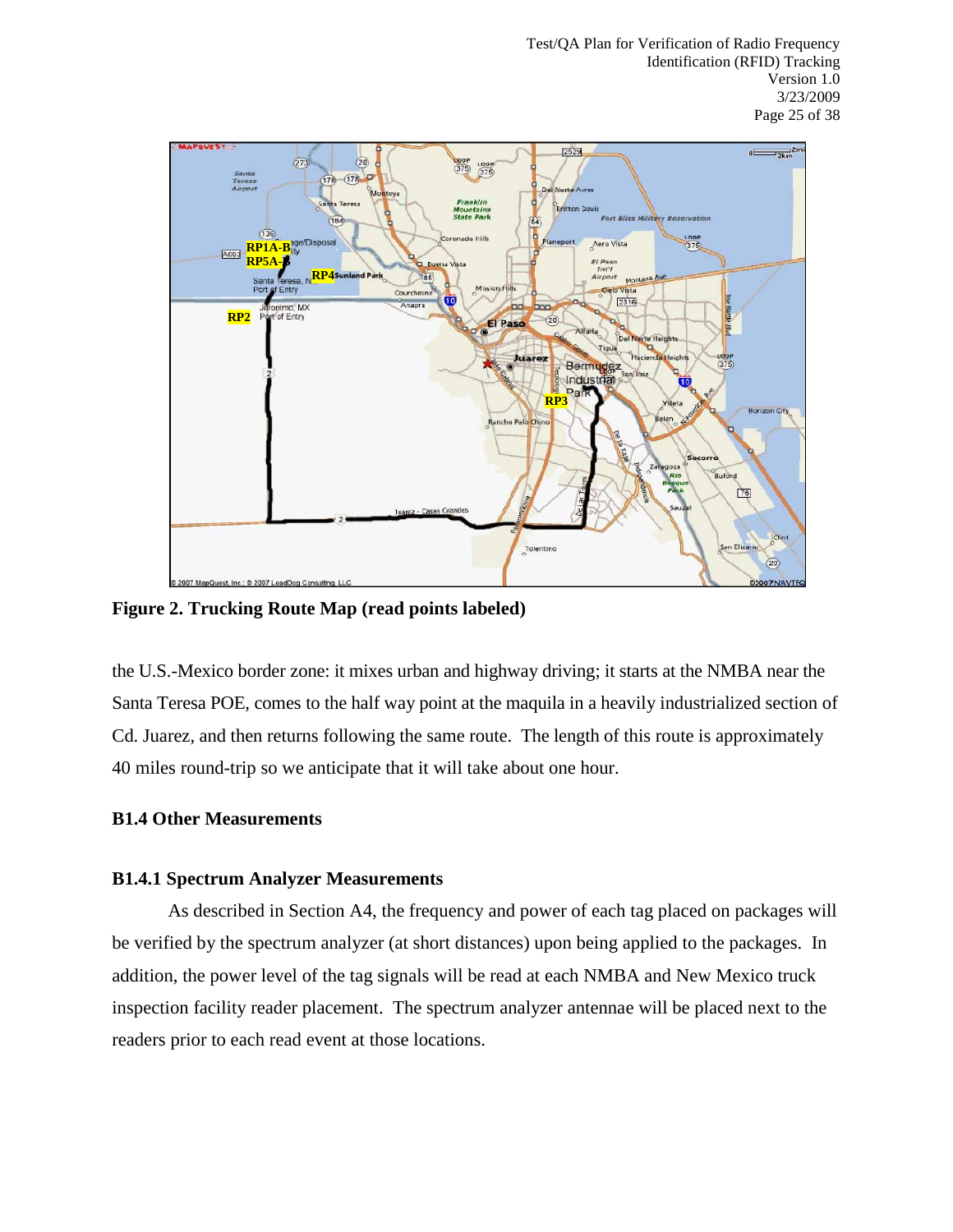#### **B1.4.2 Collision Test**

To evaluate the ability for readers to discriminate the tags used for tracking the simulated hazardous waste containers from other commercially available tags (not from the vendors being tested), a collision test will be completed along the truck route. This will be done by placing a wooden block (or other available support) containing commercially obtained tags (not from the vendor being verified) on the semi-trailer truck after completing the initial tag reading at the maquila facility. The door of the trailer will be open and the tags will be placed adjacent to the location at which the other tagged containers are located. At the NMBA read point, the vendor tags will be read upon the initial 15 mph pass. After this reading, the block will be removed from the truck, the doors closed up again, and the truck will make passes at 15 and 25 mph without the collision tags. This collision test will be performed with each round trip. Therefore, eight reads will be made with the collision tags within the truck, all at the NMBA read point at a truck speed of 15 mph.

#### **B1.4.3 Weather and Particulate Data**

The temperature, precipitation, dew point, barometric pressure, humidity, wind speed, fine particulate matter ( $PM_{2.5}$ ), and ozone will be recorded at the time the tags are read by the RFID system. The temperature, precipitation, dew point, barometric pressure, humidity, and wind speed will be recorded from the U.S. National Weather Service website for the El Paso/Juárez region [\(www.srh.noaa.gov/elp/\).](http://www.srh.noaa.gov/elp/)) The particulate and ozone readings will be based on the hourly reading of the air quality monitors in the El Paso region as recorded on AIRNow, a U.S. crossagency government air quality control Web site [\(www.airnow.gov\)](http://www.airnow.gov/). The weather and particulate data will be correlated with the read accuracy to assess their possible influence on the RFID performance, should there exist sufficient variance in weather conditions or particle concentrations during field testing.

#### **B1.4.4 Internal Trailer Conditions**

The operating and storage temperature, vibration, and shock will be recorded for each test using appropriate electronic monitoring devices such as  $\text{Shocklog}^{\text{TM}}$ . This data will be correlated with the read rate/accuracy data, humidity, temperature, barometric pressure, and shock events to assess their possible influence on the RFID performance.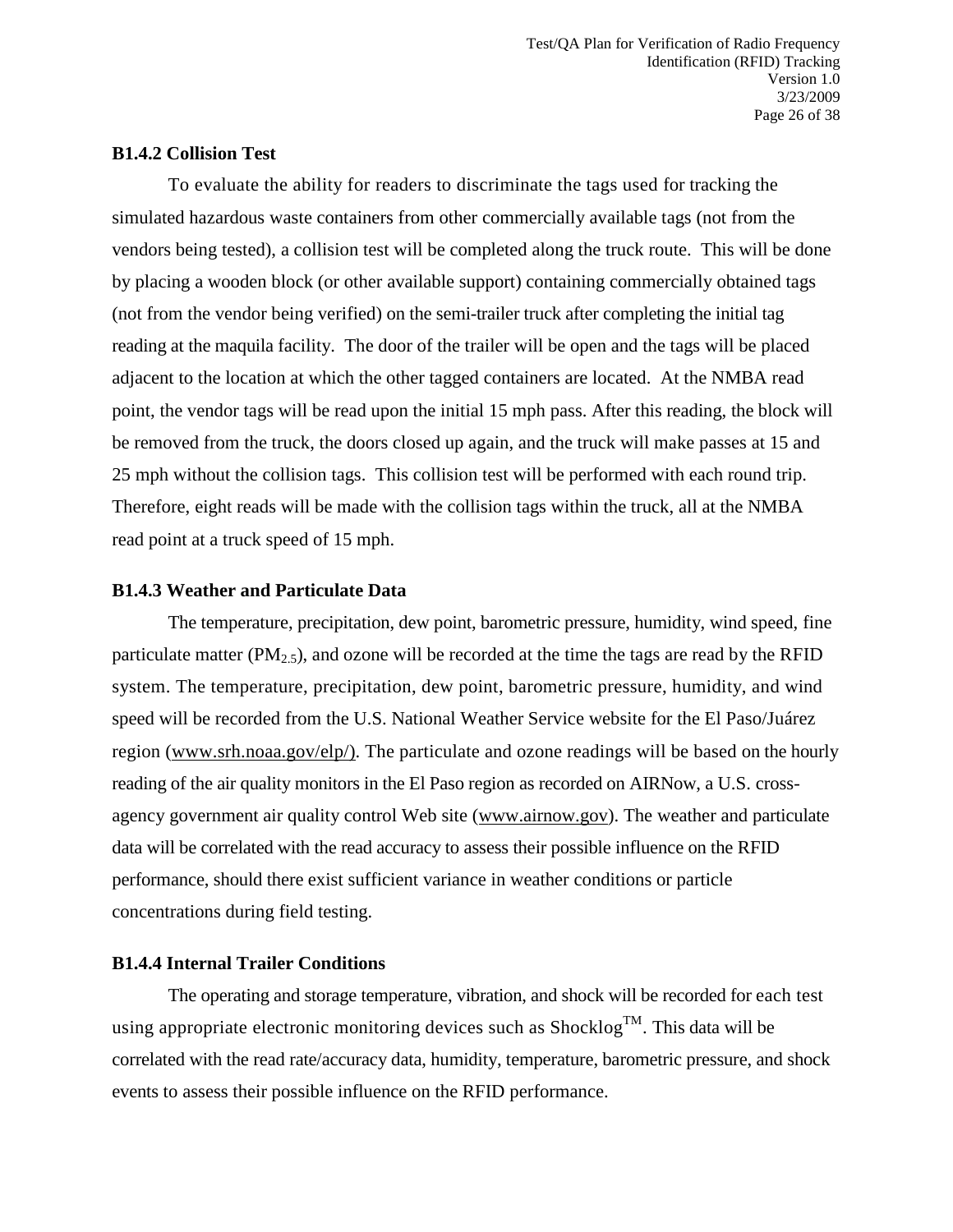#### **B1.4.5 Semi-Trailer Truck Velocity**

Tag readings will be performed at four locations while the truck is traveling at a low velocity upon entrance and exit of the NMBA loading dock, the maquila, and at the Mexico POE. Truck speeds at these locations will not be dictated to the driver. The driver will document the speed (according to the speedometer of the truck) at which it was practical to drive in those scenarios. In addition, the New Mexico truck inspection facility read points will include reads at  $15 \pm 3$  mph and  $25 \pm 3$  mph. These speeds will be dictated to the driver and confirmed through measurement by a Stalker Sport<sup>TM</sup> Doppler radar gun.

#### **B1.4.6 Operational Factors**

Operational factors such as maintenance needs, ease of use, data output, and software requirements will be documented by the verification staff. LRBs or field data sheets will be used to document observations. Examples of information to be recorded include the expertise required for equipment setup and operation, the format of data exported by the technology and method by which to obtain that data, ease and durability of tag, quality of tag attachment, difficulty of setup, required repair or maintenance, the duration and causes of any technology down time or data acquisition failure, user-friendliness of any needed software, and the overall convenience of the technologies and accessories/consumables. These observations will be summarized qualitatively to aid in describing the technology performance in the verification report on each technology.

#### **B1.5 Statistical Analysis**

The statistical methods and calculations used for evaluating quantitative performance parameters are described in the following sections.

#### **B1.5.1 Accuracy**

Accuracy is a measure of the agreement between a measured value and the "true" value. A primary objective for this verification test is to determine the accuracy of RFID system performance with reading tags under critical variables and test conditions. For this verification, accuracy will be determined as a percentage according to the following formula:

$$
A = (1 - E/N) \times 100 \tag{1}
$$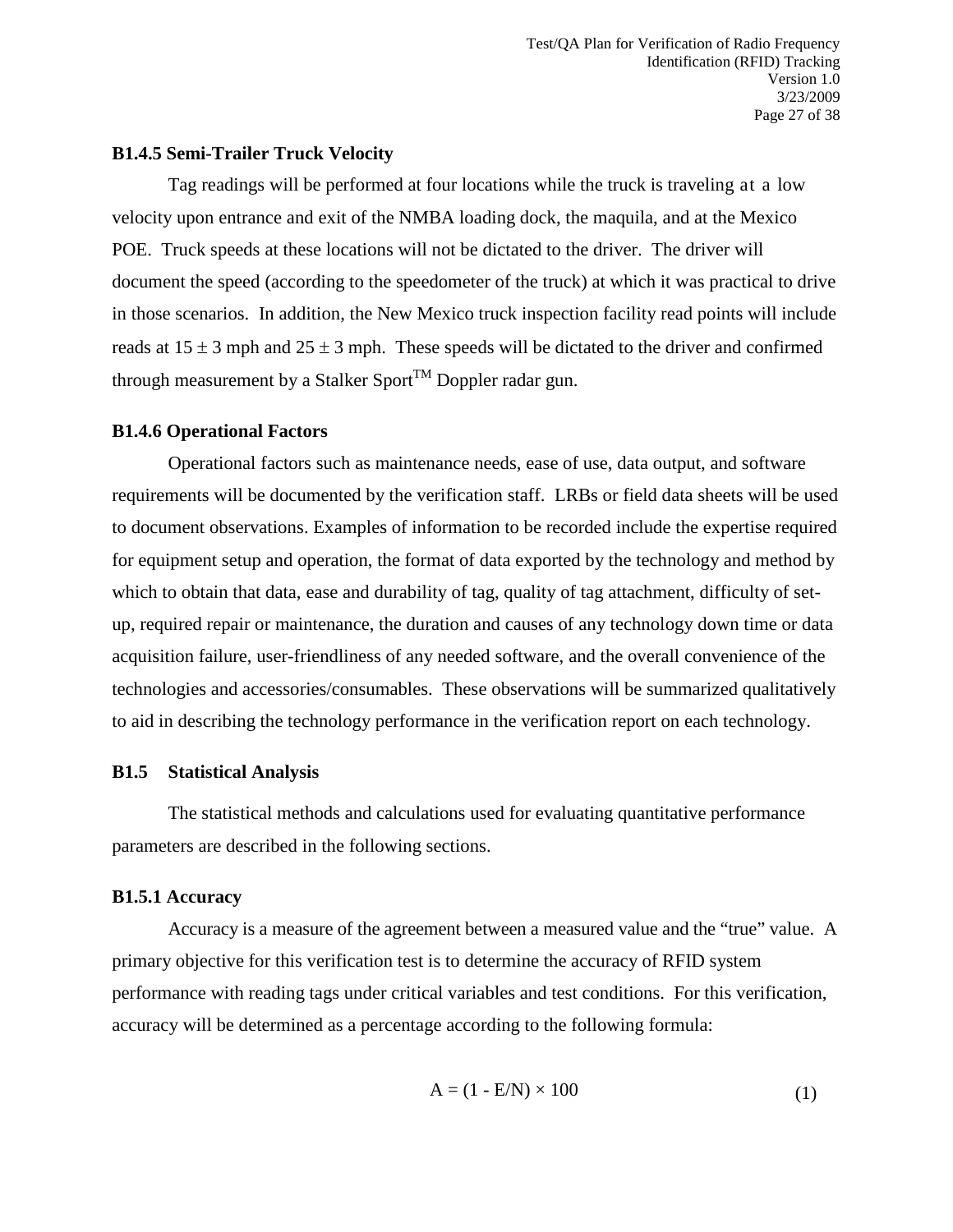where A is the percent accuracy of the RFID system reader, E is the total number of tags that were not properly recognized by the reader, and N is the total number of tagged HAZMAT containers. Tag reader accuracy will be determined for each read point and packaging type for each vendor's system. The highest percent accuracy possible is 100%.

Result of the collision test will be reported as false positive and false negative results. For example, the presence of the non-vendor RFID tags cause the vendor's tags not be read successfully, that will reported as a false negative result. Alternatively, if the presence of the collision tags cause additional readings that are not linked to a vendor tag, that will be reported as a false positive result. The accuracy of the RFID systems will be reviewed in the context of all the possible confounding factors (e.g., packaging type, direction of tag, trailer environmental conditions, etc.). If possible, correlations will be considered through statistical approaches such as linear regressions, analysis of variance, etc.

#### **B1.5.2 Precision**

Precision is a measure of the agreement among repeated measurements. Each tag will be read at least two or three times at each read point (depending on the read frequency of the vendor systems), each read point creating a set of replicate results. At the read points where the truck is moving, there will likely be fewer results than for the read points when the truck is stopped. Each of these results can either be correct or incorrect identification of the tag. In order to evaluate precision for this verification testing program, these number of correct identifications within each read set will be reported. For example, throughout one truck trip, a single tag will be read at seven different instances (RP1A, RP1B, RP2, RP3, RP4, RP5A, and RP5B). Therefore, if there would happen to be the same ratio of correct to incorrect results for each result set, that would indicated a high level of precision. However, if the ratio of correct to incorrect results fluctuated between sets of results, that would indicate poor repeatability. The ratio of correct to incorrect results will be reported for each set of results.

#### **B1.6 Reporting**

The data obtained in the verification test will be compiled separately for each vendor's technology, and the data evaluations will be applied to each vendor's technology without reference to any other. Following completion of the data evaluations, a draft verification report will be prepared for each vendor's technology, stating the verification test procedures and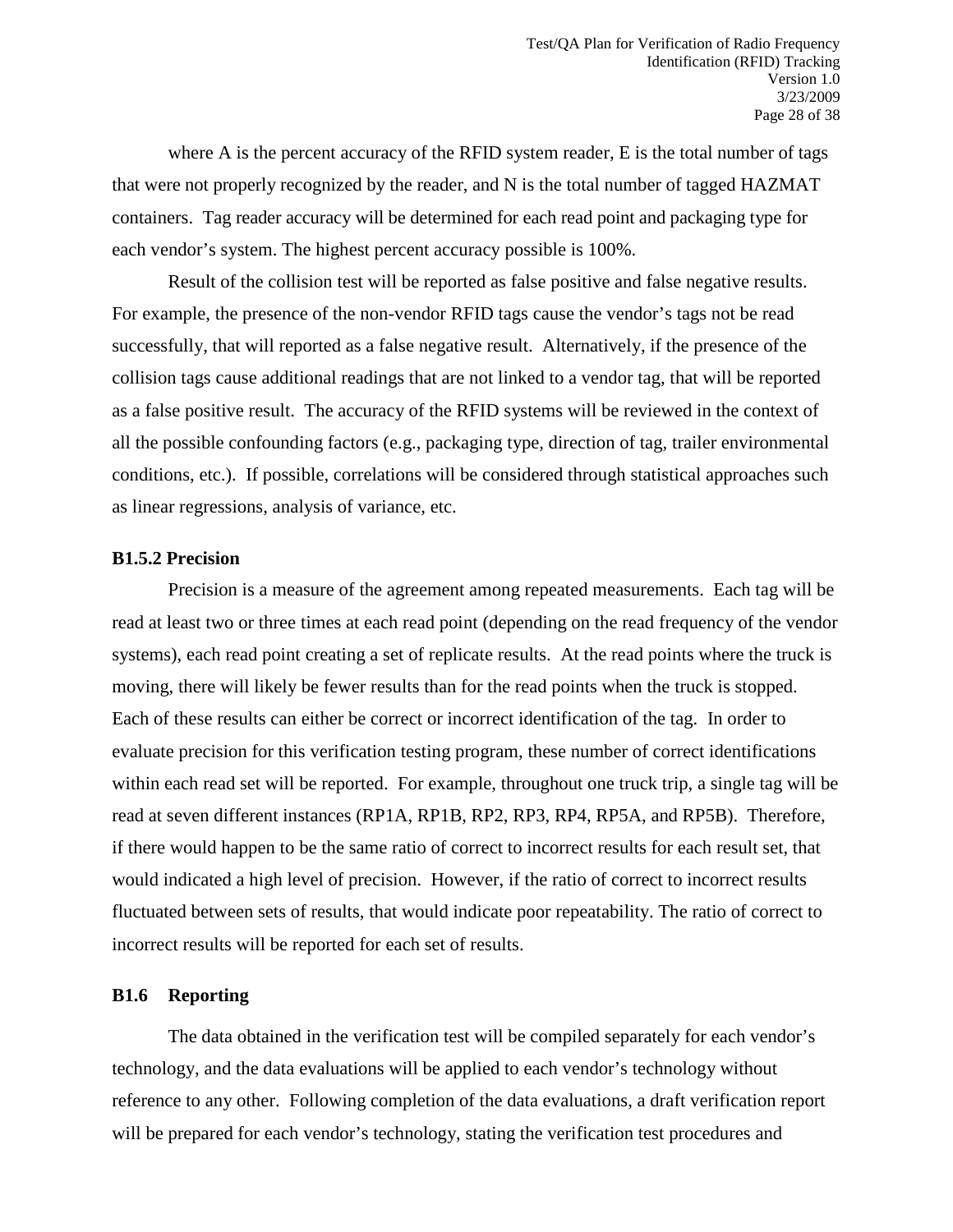documenting the results. For example, descriptions of the data acquisition procedures, use of vendor-supplied proprietary software, consumables used, repairs and maintenance needed, and the nature of any problems will be presented in the draft report. Each report will briefly describe the ETV Program, the AMS Center, and the procedures used in verification testing. Each draft verification report will be submitted for review by the respective technology vendor and by EPA and other peer reviewers. Battelle will compile all the comments and revise the reports as necessary. The reporting and review process will be conducted according to the requirements of the AMS Center OMP.<sup>1</sup>

#### <span id="page-28-0"></span>**B2 SAMPLING REQUIREMENTS**

#### **B2.1 Sample Collection, Storage and Shipment**

Because of the nature of RFID measurements, there will be no physical reference samples collected during the verification testing.

#### <span id="page-28-1"></span>**B3 SAMPLE HANDLING AND CUSTODY REQUIREMENTS**

Because of the nature of RFID measurements, there will be no physical reference samples collected during the verification testing.

#### <span id="page-28-2"></span>**B4 FIELD TEST REFERENCE METHOD**

Because of the nature of RFID measurements, there will be no physical reference samples for which standard measurement methods can serve as reference methods. However, as described in previous sections, various measurements (e.g., the spectrum analyzer, the meteorological conditions recorded by the NWS, "in-trailer" conditions measured by the Shocklog<sup>TM</sup>, Stalker Sport<sup>TM</sup> Doppler radar gun, etc.) will be made to support the verification test.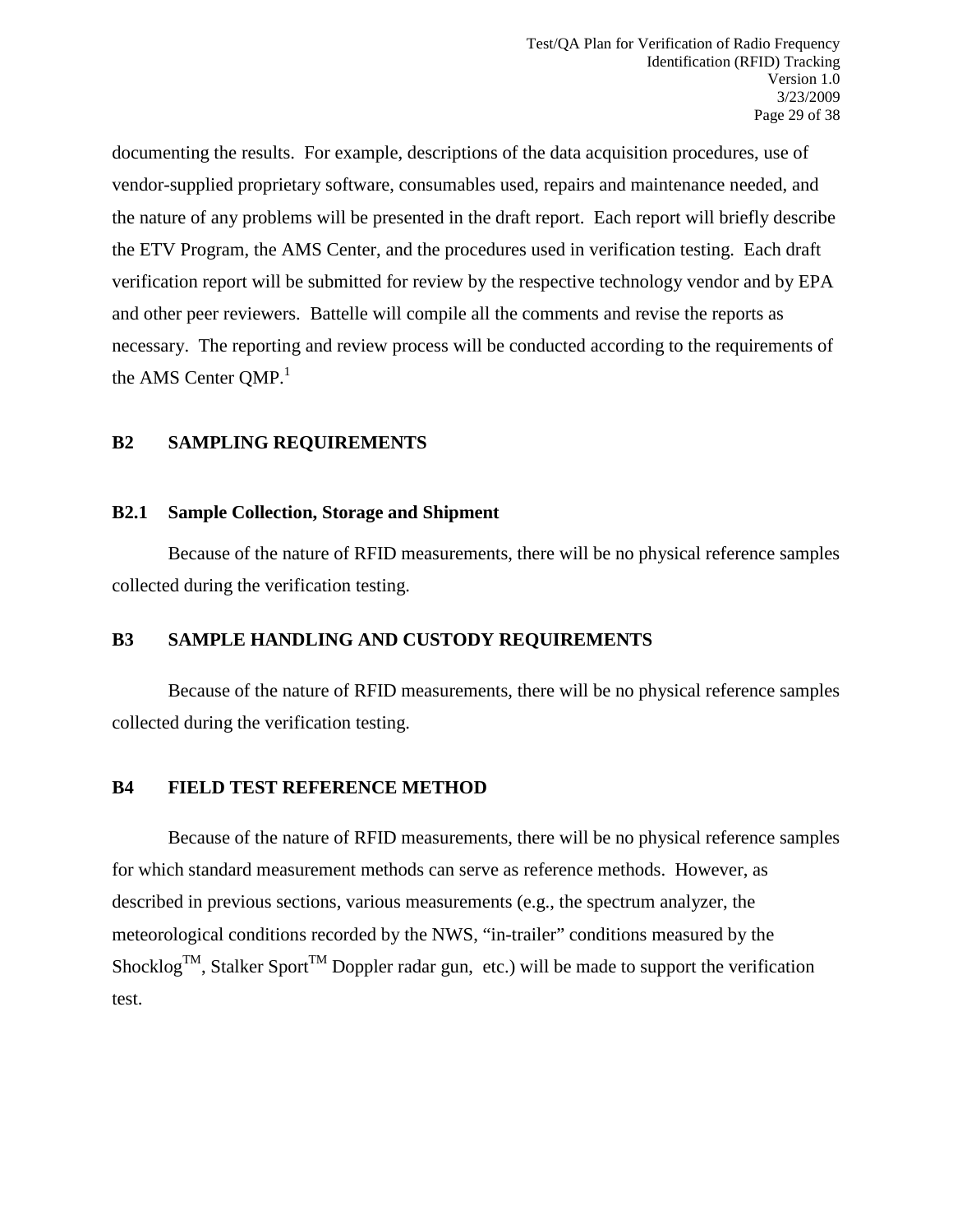#### <span id="page-29-0"></span>**B5 REFERENCE METHOD QUALITY CONTROL**

Because of the nature of RFID measurements, there will no physical reference samples collected during the verification testing. However, the instruments used for the various measurements mentioned in Section B4 will be certified accurate by the manufacturer. In addition to the factory calibration, the spectrum analyzer will be run through a daily preliminary electronic diagnostic sequence before use in the verification testing. Completion of the diagnostic sequence will be documented in the field data sheets.

#### <span id="page-29-1"></span>**B6 INSTRUMENT/EQUIPMENT TESTING, INSPECTION, AND MAINTENANCE**

The RFID technologies will be setup and maintained by the vendors or at the direction of the vendors according to their specifications. If the verification staff encounters problems with the operation of the technology, the vendor representative will be contacted immediately.

#### <span id="page-29-2"></span>**B7 TECHNOLOGY CALIBRATION**

As described throughout this test/QA plan, the spectrum analyzer will be used to confirm the frequency and power of the technologies being verified. The RFID technologies being verified will be supplied ready for use by the vendor and will not require calibration.

#### <span id="page-29-3"></span>**B8 INSPECTION/ACCEPTANCE OF SUPPLIES AND CONSUMABLES**

All materials, supplies, and consumables will be ordered by the Verification Test Coordinator or designee. Where possible, Battelle will rely on sources of materials and consumables that have been used previously as part of ETV verification testing without problems. Battelle will also rely on previous experience or recommendations from EPA advisors, host facilities, or the RFID vendors.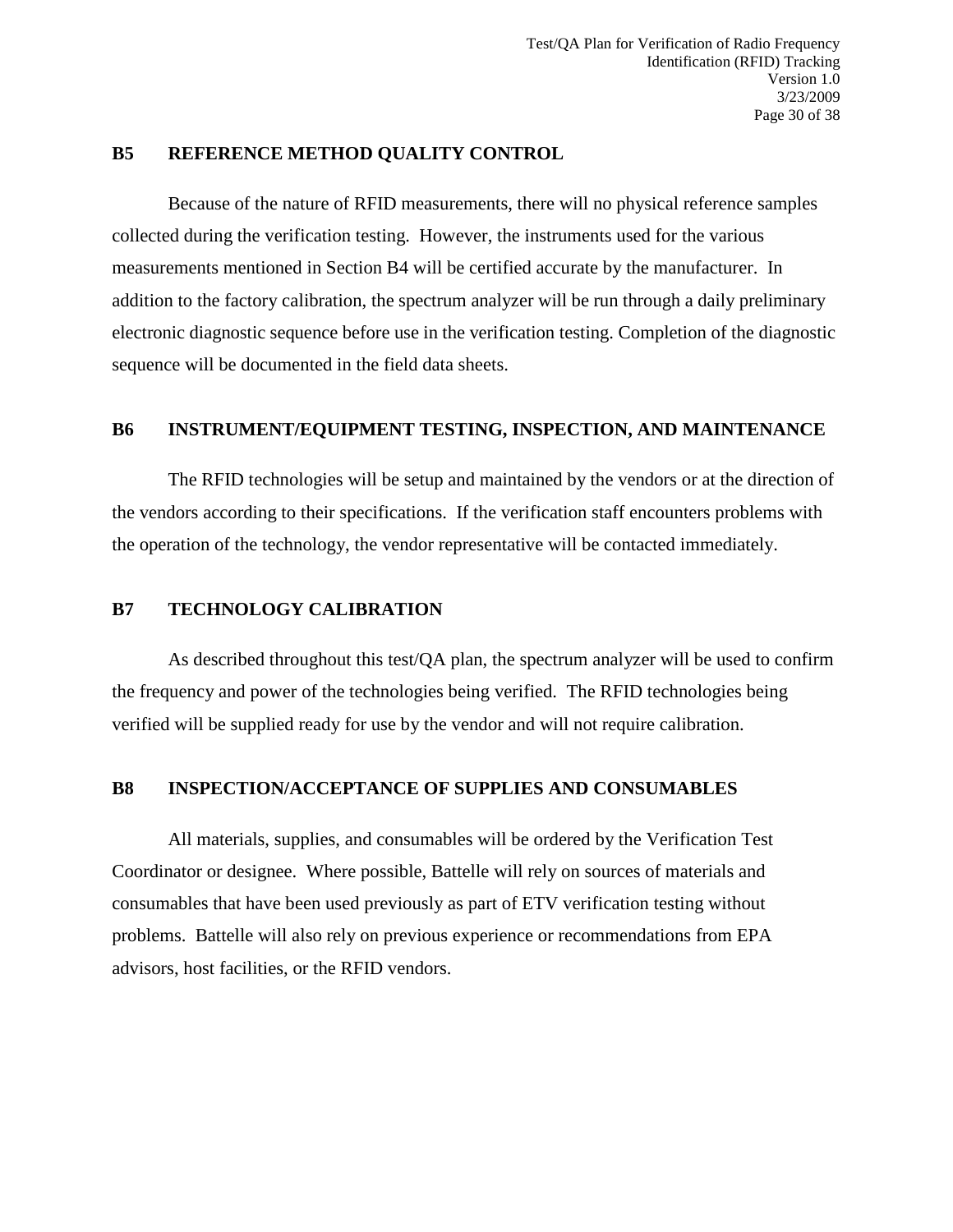#### <span id="page-30-0"></span>**B9 NON-DIRECT MEASUREMENTS**

As described previously, the NWS meteorological data will be used during this verification test. Similarly, the AIRNow atmospheric particulate data will also be used. Both of these data sources are highly regarded and are routinely used in government projects.

#### <span id="page-30-1"></span>**B10 DATA MANAGEMENT**

Various types of data will be acquired and recorded electronically or manually by Battelle during the verification test. Table 3 summarizes the types of data to be recorded. All maintenance activities, repairs, and operator observations relevant to the technology operation will be documented by technical staff in LRBs or on field data sheets.

Records received by or generated by any technical staff during the verification test will be reviewed by a Battelle staff member within two weeks of generation or receipt, before the records are used to calculate, evaluate, or report verification results. If a Battelle staff member generated the record, this review will be performed by a Battelle technical staff member involved in the verification test, but not the staff member who originally generated the record. The review will be documented by the person performing the review by adding his/her initials and date to the hard copy of the record being reviewed. In addition, any calculations performed by technical staff will be spot-checked by Battelle QA and/or technical staff to ensure that calculations are performed correctly. Calculations to be checked include any statistical calculations described in this test/QA plan. The data obtained from this verification test will be compiled and reported independently for each technology.

Among the QA activities conducted by Battelle QA staff will be an audit of data quality. This audit will consist of a review by the Battelle AMS Center Quality Manager (or his designee) of at least 10% of the test data. During the course of any such audit, the Battelle AMS Center Quality Manager will inform the technical staff of any findings and any need for immediate corrective action. If serious data quality problems exist, the Battelle AMS Center Quality Manager will request that Battelle's AMS Center Manager issue a stop work order. Once the assessment report has been prepared, the Verification Test Coordinator will ensure that a response is provided for each adverse finding or potential problem, and will implement any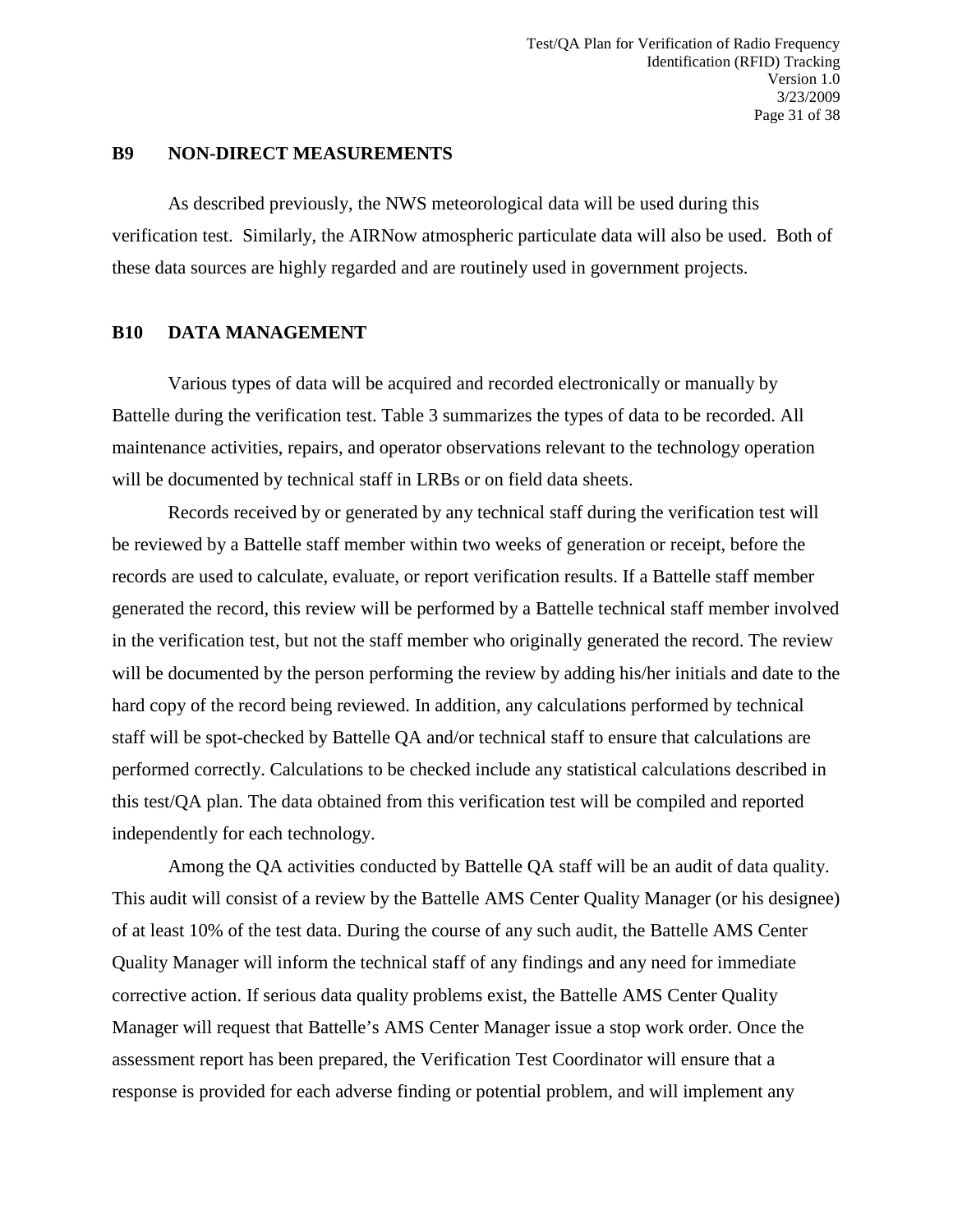necessary follow-up corrective action. The Battelle AMS Center Quality Manager will ensure that follow-up corrective action has been taken.

| Data to Be                                                       | <b>Where Recorded</b>                                                                                | <b>How Often</b>                                | By Whom                     | <b>Disposition of</b>                                             |  |  |  |  |
|------------------------------------------------------------------|------------------------------------------------------------------------------------------------------|-------------------------------------------------|-----------------------------|-------------------------------------------------------------------|--|--|--|--|
| <b>Recorded</b>                                                  |                                                                                                      | <b>Recorded</b>                                 |                             | Data                                                              |  |  |  |  |
| Tag ID and location<br>(what package and<br>location on package) | Field data sheet                                                                                     | Tag attachment                                  | Field verification<br>staff | Verification test<br>binder                                       |  |  |  |  |
| Spectrum analyzer<br>results                                     | Field data sheet                                                                                     | Tag attachment<br>After all U.S. read<br>points | Field verification<br>staff | Verification test<br>binder                                       |  |  |  |  |
| Read results                                                     | Vendor software                                                                                      | During read events                              | Automated                   | Files provided to<br>verification staff on<br>thumb drive or disk |  |  |  |  |
| "In trailer" shock and<br>environmental<br>condition             | Shocklog <sup>™</sup> RD298<br>Recorder                                                              | Continuously during<br>transport                | Automated                   | Files provided to<br>verification staff on<br>thumb drive or disk |  |  |  |  |
| Environmental<br>conditions                                      | <b>U.S. National Weather</b><br>Service (NWS) web<br>site-El Paso area,<br>www.srh.noaa.gov/e<br>lp/ | Daily                                           | Field verification<br>staff | Verification test<br>binder                                       |  |  |  |  |
| Environmental<br>conditions                                      | www.airnow.gov                                                                                       | Daily                                           | Field verification<br>staff | Verification test<br>binder                                       |  |  |  |  |
| Speed of truck                                                   | Field data sheet                                                                                     | During read events                              | Field verification<br>staff | Verification test<br>binder                                       |  |  |  |  |
| Operational factors                                              | Field data sheet or<br><b>LRB</b>                                                                    | Throughout<br>verification testing              | Field verification<br>staff | Verification test<br>binder or LRB                                |  |  |  |  |

<span id="page-31-0"></span>**Table 3. Summary of Data Recording Process**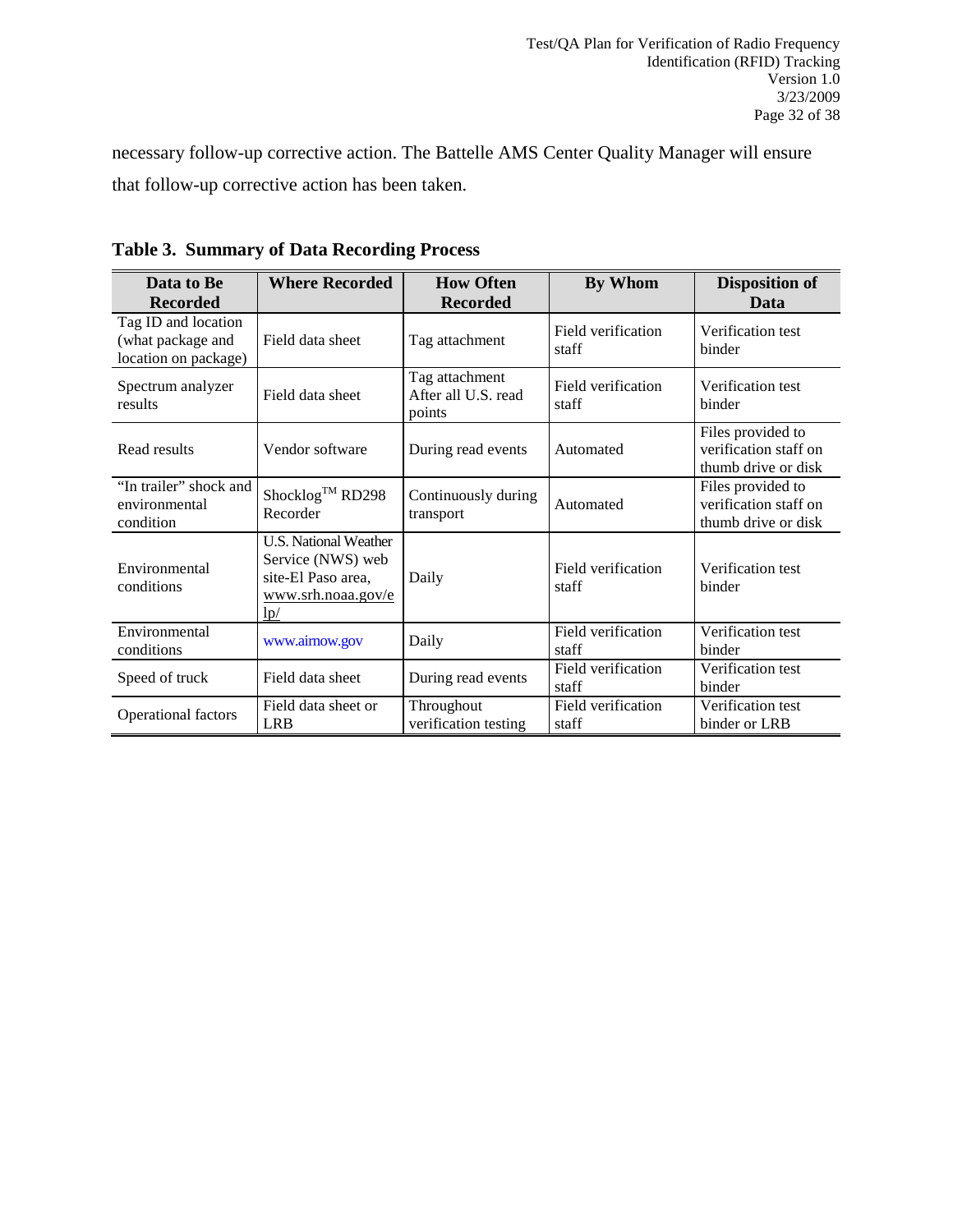### **SECTION C ASSESSMENT AND OVERSIGHT**

#### <span id="page-32-1"></span><span id="page-32-0"></span>**C1 ASSESSMENTS AND RESPONSE ACTIONS**

Every effort will be made in this verification test to anticipate and resolve potential problems before the quality of performance is compromised. One of the major objectives of this test/QA plan is to establish mechanisms necessary to ensure this. The procedures described in this test/QA plan, which is peer reviewed by a panel of outside experts, implemented by the technical staff and monitored by the Verification Test Coordinator, will give information on data quality on a day-to-day basis. The responsibility for interpreting the results of these checks and resolving any potential problems resides with the Verification Test Coordinator. Technical staff have the responsibility to identify problems that could affect data quality or the ability to use the data. Any problems that are identified will be reported to the Verification Test Coordinator, who will work with the Battelle AMS Center Quality Manager to resolve any issues. Action will be taken to control the problem, identify a solution to the problem, and minimize losses and correct data, where possible. Independent of any EPA QA activities, Battelle will be responsible for ensuring that the following audits are conducted as part of this verification test.

#### **C1.1 Performance Evaluation Audits**

Because of the nature of RFID measurements, a performance evaluation audit, as is usually performed to confirm the accuracy of the reference method, will not be applicable during this verification test.

#### **C1.2 Technical Systems Audits**

The Battelle AMS Center Quality Manager will perform a technical systems audit (TSA) at least once during this verification test. The purpose of this audit is to ensure that the verification test is being performed in accordance with the AMS Center  $QMP$ ,<sup>1</sup> and this test/ $QA$ plan. In the TSA, the Battelle AMS Center Quality Manager or a designee may compare actual test procedures to those specified or referenced in this plan, and review data acquisition and handling procedures. The Battelle Quality Manager will tour the test sites, observe and review the test procedures, and review LRBs/field data sheets. He will also check calibration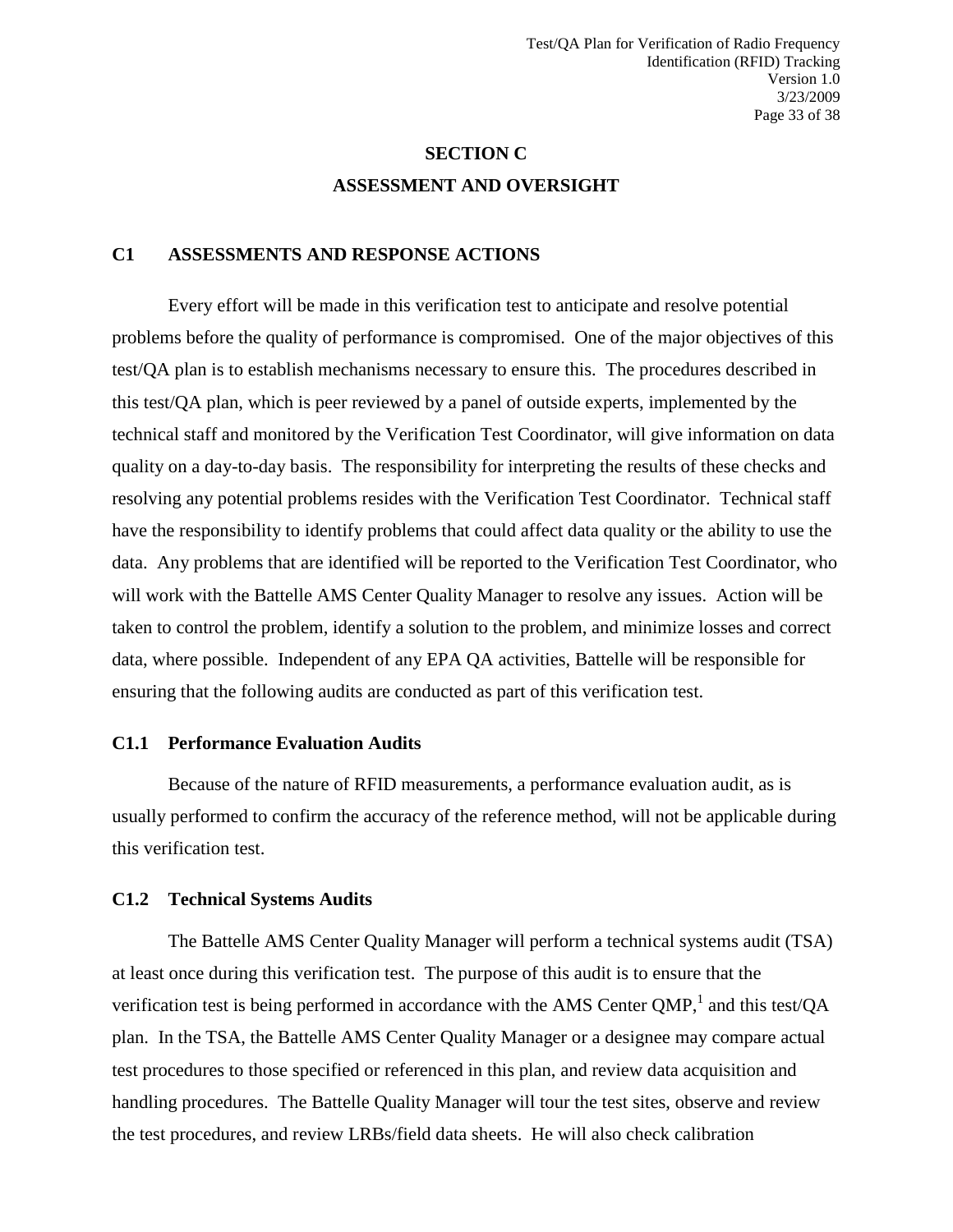certifications for test measurement devices. A TSA report will be prepared, including a statement of findings and the actions taken to address any adverse findings. The EPA AMS Center Quality Manager will receive a copy of Battelle's TSA report. At EPA's discretion, EPA QA staff may also conduct an independent on-site TSA during the verification test. The TSA findings will be communicated to technical staff at the time of the audit and documented in a TSA report.

#### **C1.3 Data Quality Audits**

The Battelle AMS Center Quality Manager will audit at least 10% of the verification data acquired in the verification test. The Battelle AMS Center Quality Manager will trace the data from initial acquisition, through reduction and statistical comparisons, to final reporting. All calculations performed on the data undergoing the audit will be checked.

#### **C1.4 QA/QC Reporting**

Each assessment and audit will be documented in accordance with Sections 3.3.4 and 3.3.5 of the AMS Center  $QMP$ <sup>1</sup>. The results of the TSA will be submitted to EPA. Assessment reports will include the following:

- Identification of any adverse findings or potential problems
- Response to adverse findings or potential problems
- Recommendations for resolving problems
- Citation of any noteworthy practices that may be of use to others.

#### <span id="page-33-0"></span>**C2 REPORTS TO MANAGEMENT**

The Battelle AMS Center Quality Manager, during the course of any assessment or audit, will identify to the technical staff performing experimental activities any immediate corrective action that should be taken. If serious quality problems exist, the Battelle AMS Center Quality Manager is authorized to request that Battelle's AMS Center Manager issue a stop work order. Once the assessment report has been prepared, the Verification Test Coordinator will ensure that a response is provided for each adverse finding or potential problem and will implement any necessary follow-up corrective action. The Battelle AMS Center Quality Manager will ensure that follow-up corrective action has been taken. The test/QA plan and final report are reviewed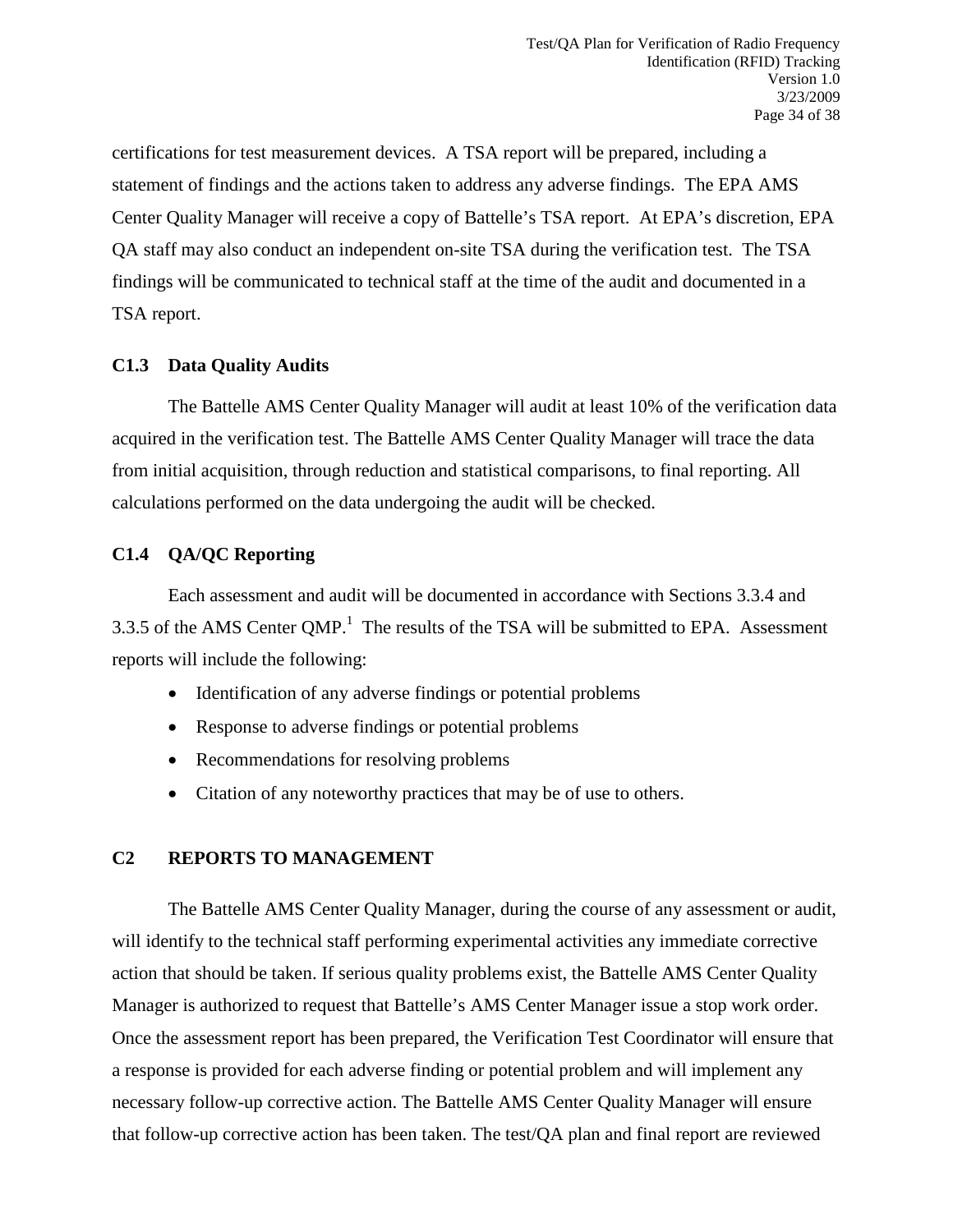by EPA AMS Center Quality Manager and EPA AMS Center Project Officer. Upon final review and approval, both documents will then be posted on the ETV website (www.epa.gov/etv).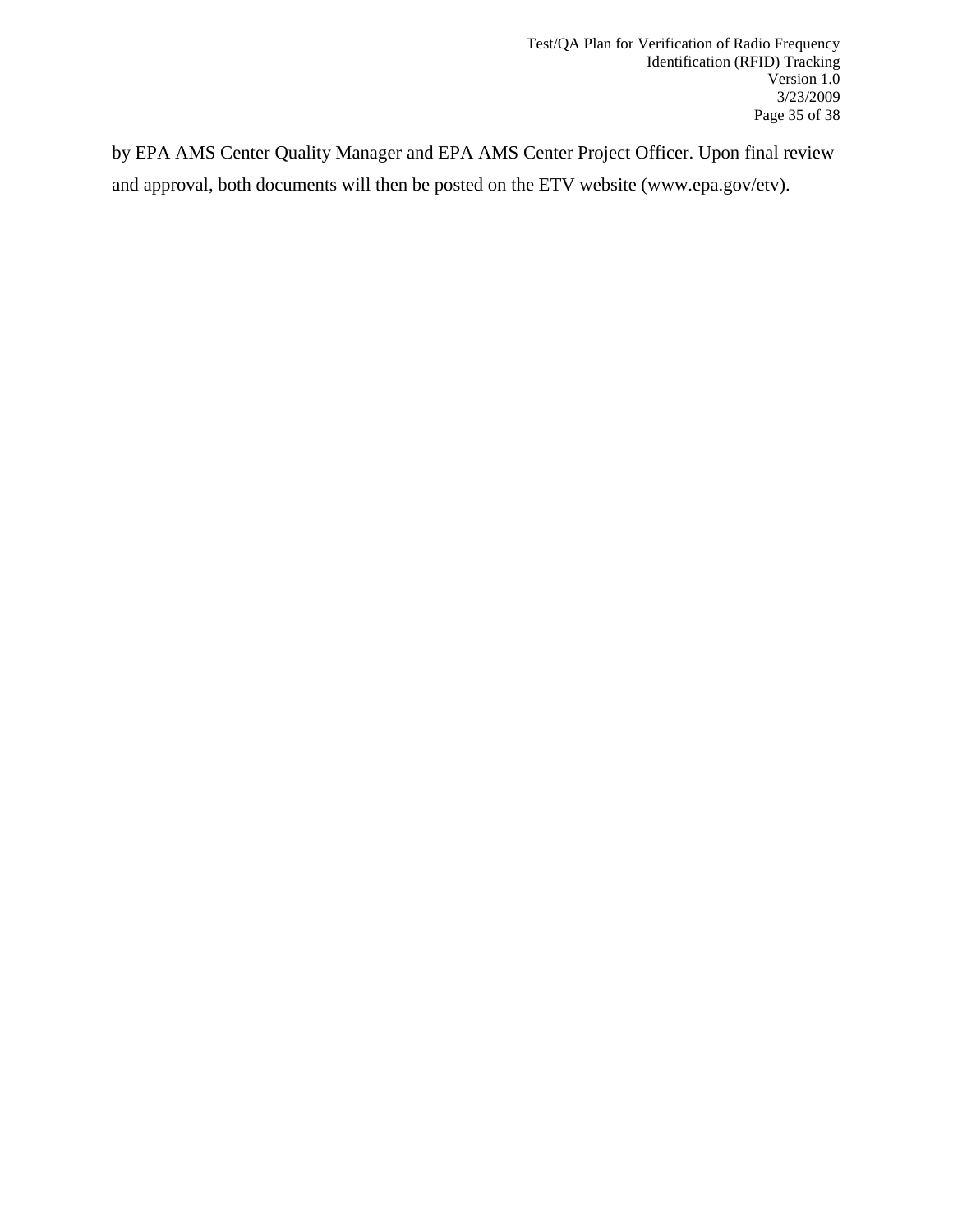### **SECTION D DATA VALIDATION AND USABILITY**

#### <span id="page-35-1"></span><span id="page-35-0"></span>**D1 DATA REVIEW, VALIDATION, AND VERIFICATION REQUIREMENTS**

The key data review requirements for the verification test are stated in Section B10 of this test/QA plan. In general, the data review requirements specify that the data generated during this test will be reviewed by a Battelle technical staff member within three weeks of data generation. The reviewer will be familiar with the technical aspects of the verification test, but will not be the person who generated the data. This process will serve both as the data review and the data verification, and will ensure that data have been recorded, transmitted, and processed properly. Furthermore, this process will ensure that the RFID technology data are collected under appropriate testing conditions.

#### <span id="page-35-2"></span>**D2 VALIDATION AND VERIFICATION METHODS**

As part of the normal data and report review process the US EPA and ETV peer reviewers will have the opportunity to review the draft final report and provide comments. Data verification is conducted as part of the data review, as described in Section B10 for this test/QA plan. A visual inspection of handwritten data will be conducted to ensure that all entries were properly recorded or transcribed and that any erroneous entries were properly noted (i.e., single line through the entry with an error code and the initials of the recorder and date of entry). Electronic data from the technologies and other instruments used during the test will be inspected to ensure proper transfer from the data logging system. Data manually incorporated into spreadsheets for use in calculations will be checked against handwritten data to ensure that transcription errors have not occurred. All calculations used to transform the data will be reviewed to ensure the accuracy and the appropriateness of the calculations. Calculations performed manually will be reviewed and repeated using a handheld calculator or commercial software (e.g., Excel). Calculations performed using standard commercial office software (e.g., Excel) will be reviewed by inspecting the equations used in calculations and verifying selected calculations by handheld calculator. Calculations performed using specialized commercial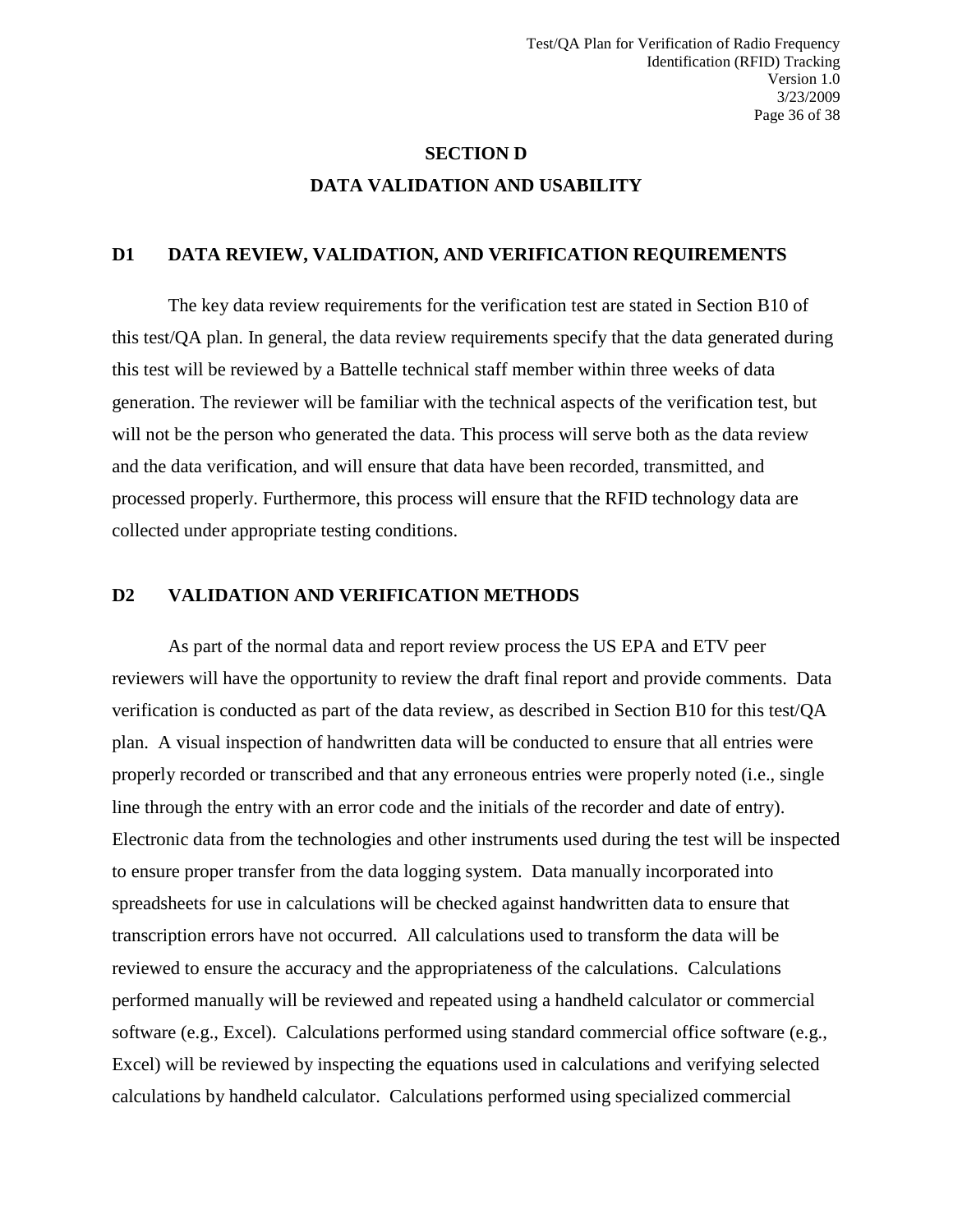software will be reviewed by inspection and, when feasible, verified by handheld calculator, or standard commercial office software.

To ensure that the data generated from this test meet the goals of the test, a number of data validation procedures will be performed. Section C of this test/QA plan provides a description of the validation safeguards employed for this verification test. Data validation and verification efforts include the completion of QC activities and the performance of a TSA audit as described in Section C. A data quality audit will be conducted by the Battelle AMS Center Quality Manager to ensure that data review, verification, and validation procedures were completed, and to assure the overall data quality.

#### <span id="page-36-0"></span>**D3 RECONCILIATION WITH USER REQUIREMENTS**

The purpose of a verification test performed following this test/QA plan is to evaluate the performance of commercial RFID technologies for tracking hazardous waste shipments across international borders. The data obtained in such a verification test will include thorough documentation of the technology's performance during the verification test. The data review, verification, and validation procedures described above will assure that verification test data meet these requirements, are accurately presented in the verification reports generated from the test, and that data not meeting these requirements are appropriately flagged and discussed in the verification reports. Additionally, all data generated using the reference method, which are used to evaluate technology results during the verification test, should meet the QA requirements of any applicable standard operating procedures or instrumentation instruction manuals.

This test/QA plan and any resulting ETV verification report(s) generated following procedures described in this test/QA plan will be subjected to review by participating technology vendors, ETV AMS Center staff, test collaborators, EPA, and external expert peer reviewers. These reviews will assure that this test/QA plan, verification test(s) of RFID technologies, and the resulting report(s) meet the needs of potential users and regulators. The final report(s) will be submitted to EPA in 508 compliant Adobe Portable Document Format (pdf) and subsequently posted on the ETV website.